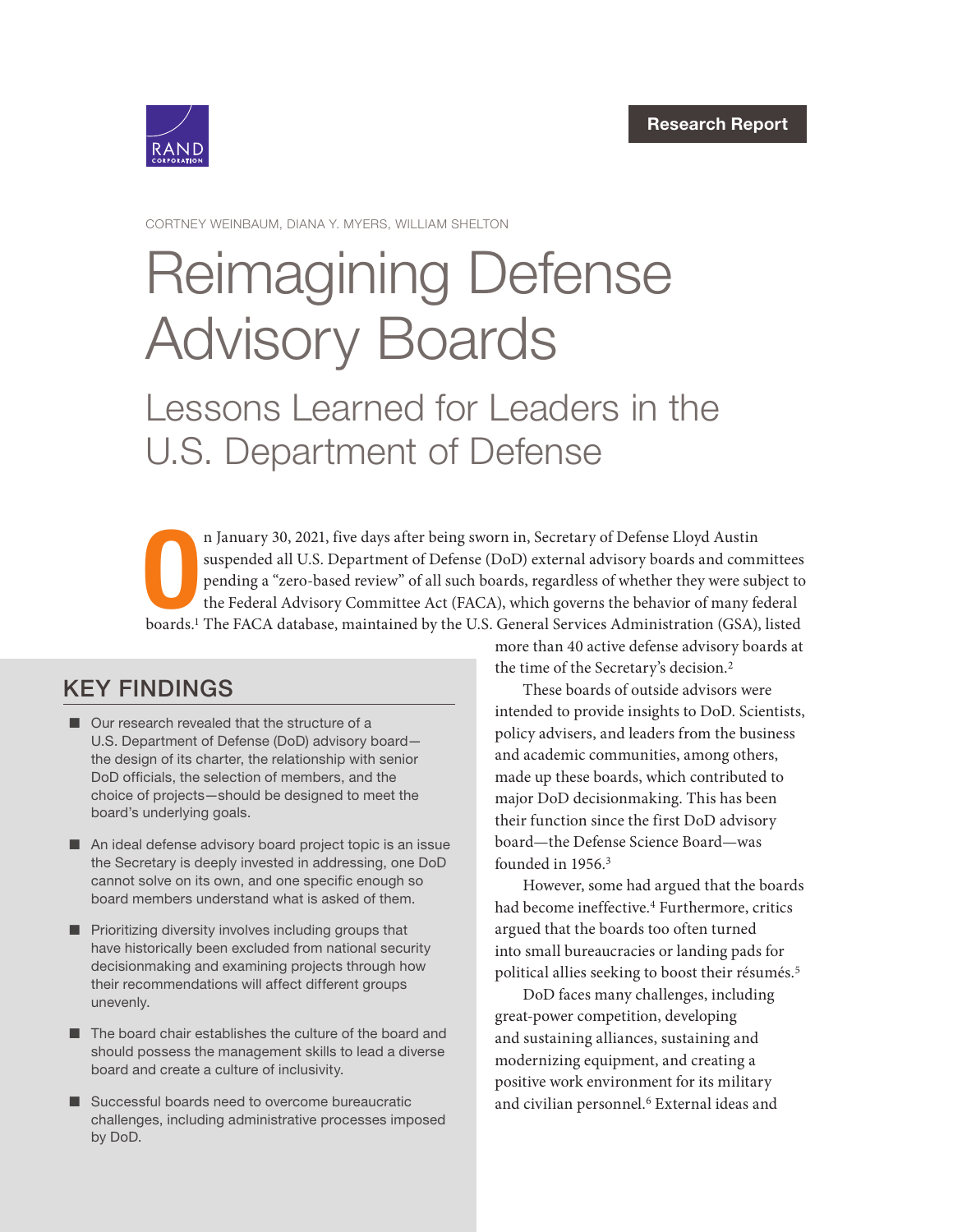#### Abbreviations

| AI          | artificial intelligence               |  |  |
|-------------|---------------------------------------|--|--|
| DFO         | designated federal officer            |  |  |
| DoD         | U.S. Department of Defense            |  |  |
| <b>FACA</b> | <b>Federal Advisory Committee Act</b> |  |  |
|             | FFRDC federally funded research and   |  |  |
|             | development center                    |  |  |
| GSA         | U.S. General Services Administration  |  |  |
| <b>NDS</b>  | National Defense Strategy             |  |  |
| <b>UARC</b> | university-affiliated research center |  |  |

advice from leaders of successful enterprises could be especially valuable as DoD addresses these issues.

We embarked on this exploratory study to examine how DoD can reap increased benefits from boards of external advisers. We aimed to draw on ideas and lessons learned from previous boards and looked at various DoD discretionary boards of external advisers.7 We began by searching for existing literature—such as previous studies, scholarly articles, and reports—on this topic, but we found a dearth of literature about the use of advisory boards across DoD or within the military services. As a result, we augmented the limited literature available with literature from outside DoD about how advisory boards can be effective to large organizations and by conducting a series of interviews. The interviews allowed us to learn what worked well on previous defense advisory boards, what could be enhanced or dispensed of, and how boards might be reconfigured. We reviewed the charters, membership balance plans, key reports from several DoD advisory boards, and government documents about FACA boards and nongovernmental articles about effective advisory boards. This report synthesizes our findings and recommendations.

Government advisory boards of external advisors are often subject to FACA, a law that aims to ensure that the public is aware of and has an opportunity to participate in meetings between federal agencies and its advisory boards. We conducted our research with an awareness of FACA's rules and the limitations on whether our recommendations could be implemented by DoD. We did not consider whether any specific defense advisory board should exist or be dissolved; such decisions are for the Secretary and the military

services or other governing body, as is the case for congressionally mandated boards. During our research, we were aware of ongoing DoD activities, including both the zero-based review and an effort to collect best practices for DoD to apply to its advisory boards. Our research benefited from some of this work.

We interviewed current and former DoD officials, including individuals who previously served as senior sponsors to advisory boards or who currently serve as designated federal officers (DFOs), a role that will be discussed later in this report; former members of DoD advisory boards; and other outside experts.8 Many of our interview subjects currently have or previously had roles on the four boards under the Office of the Secretary of Defense (Defense Business Board, Defense Innovation Board, Defense Policy Board, and Defense Science Board). We also conducted a few interviews with individuals who served with or on other boards to collect relevant responses across a wide range of DoD advisory boards. These other boards include the Air Force Scientific Advisory Board, Army Science Board, Defense Intelligence Agency Science and Technology Advisory Board, and U.S. Strategic Command Advisory Group. All interview participants allowed us to publish their names under the agreement that we would not attribute any comments, findings, or ideas in this report to any specific individual listed. The box on the next page lists our interview participants.

This report has two sections. The next section that follows provides lessons learned from our research; we focus on the most important issues that were raised by the interviewees and additional analysis and findings. The last section provides recommendations and conclusions for DoD based on these lessons learned. Two appendixes provide more information: Appendix A includes the Secretary's January 30, 2021, memo, and Appendix B contains our interview protocol.

## Lessons Learned

We present the key lessons that emerged from our research. Based on responses from interviewees,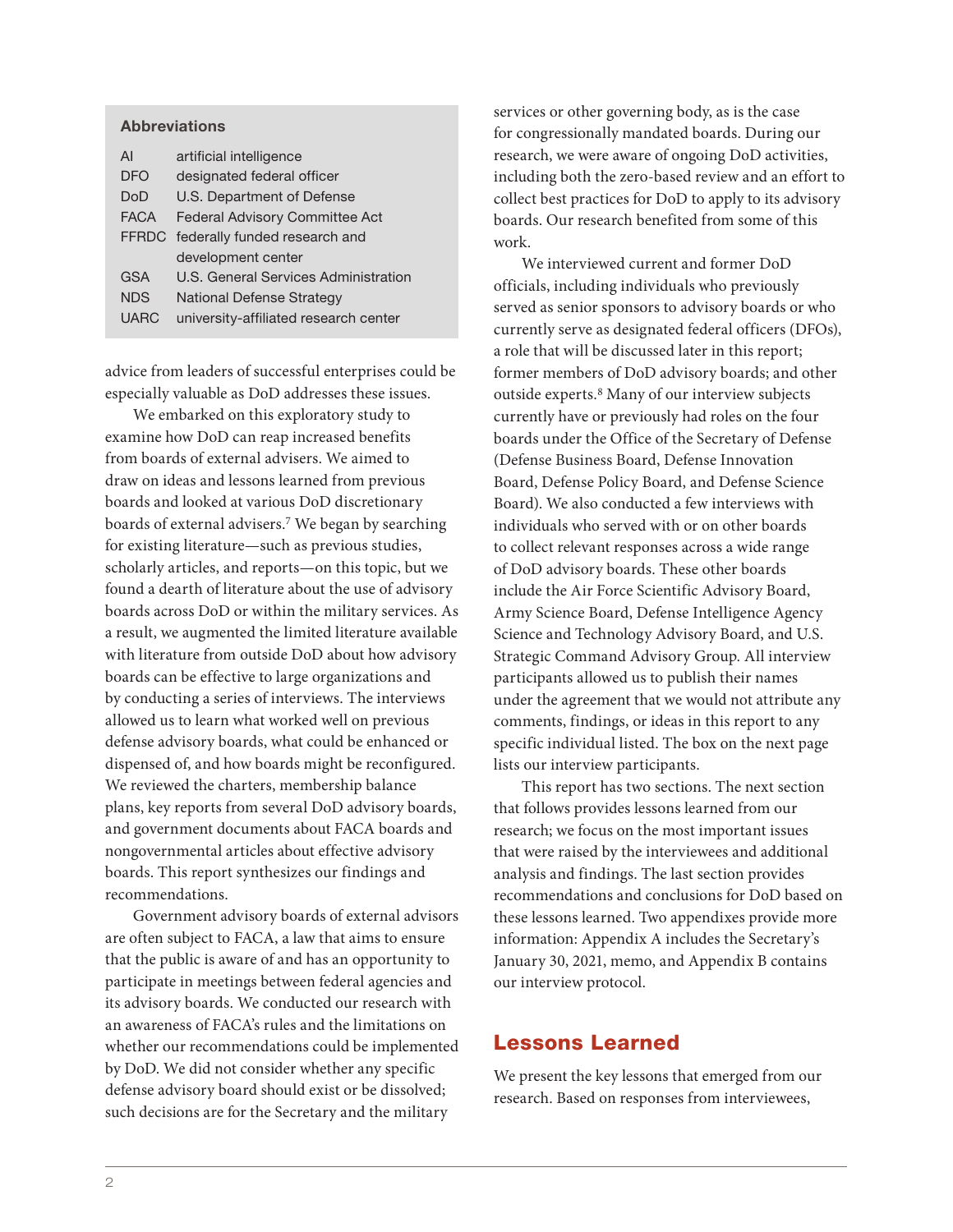#### Interview Participants (in alphabetical order)

- Monica Bacheler, Designated Federal Officer, Defense Policy Board
- Steve Blank, Silicon Valley entrepreneur, served on the Defense Business Board
- James Chow, vice president, Project AIR FORCE, RAND Corporation; former chair of the Air Force Scientific Advisory Board
- Kevin Doxey, Designated Federal Officer, Defense Science Board
- Jennifer Hill, Designated Federal Officer, Defense Business Board
- Shirley Jones, national president, Blacks in Government
- Frank Kendall, Secretary of the Air Force; former Under Secretary of Defense for Acquisitions, Technology and Logistics; former member, Army Science Board and Defense Intelligence Agency Science and Technology Advisory Board; consultant, Defense Science Board
- Steve Kitay, senior director, Azure Space (Microsoft); former Deputy Assistant Secretary of Defense for Space Policy
- Colleen Laughlin, Designated Federal Officer, Defense Innovation Board
- Ashley Llorens, vice president, distinguished scientist, and managing director, Microsoft Research Outreach; served on a Defense Science Board summer study
- Joshua Marcuse, head of Strategy and Innovation for Google's global public sector business; former executive director, Defense Innovation Board
- Brig. Gen. (ret.) Bruce McClintock, leader, RAND Space Enterprise Initiative; served as an adviser on the U.S. Strategic Command Advisory Group
- Michael McQuade, vice president, research, Carnegie Mellon University; former member of the Defense Innovation Board
- Lindsay Rodman, executive director, Leadership Council for Women in National Security; former Special Assistant to the Under Secretary for Defense for Personnel and Readiness
- ADM (ret.) Gary Roughead, former Chief of Naval Operations; former member, Defense Policy Board
- Christine Wormuth, Secretary of the Army; former Under Secretary of Defense for Policy.

NOTE: Some designated federal officers invited their staffs to join our interviews. We thank them for their participation.

themes that emerged centered on board makeup and the member-selection process. We learned that the topic that the board focuses on should affect its design, the criteria for selecting a chair, and member selection. The respondents indicated a need to focus on diversity, equity, and inclusion and to overcome administrative and bureaucratic challenges. Thus, we address how boards can achieve different goals for boards diversity, and ways to overcome logistical burdens.

## Different Boards Serve Different Goals

Each current and former DoD official described how the structure of the board—the design of its charter, the relationship with senior DoD officials, the selection of members, and the choice of projects—is tailored to meet the board's underlying goals. As a

result, a board comprising technical experts might be able to chart a path for DoD through a new emerging-technology field but would be unable to design the key concepts in an upcoming National Defense Strategy (NDS). The boards are not expected to do all things, so each focuses on specific topics by leveraging the experiences that members bring to the table.

Interview participants described several functions of advisory boards and noted that charters and board member selection are determined by the functions of the board, which may include the following:

• Advise on improvements to processes (e.g., acquisition, human capital, decisionmaking).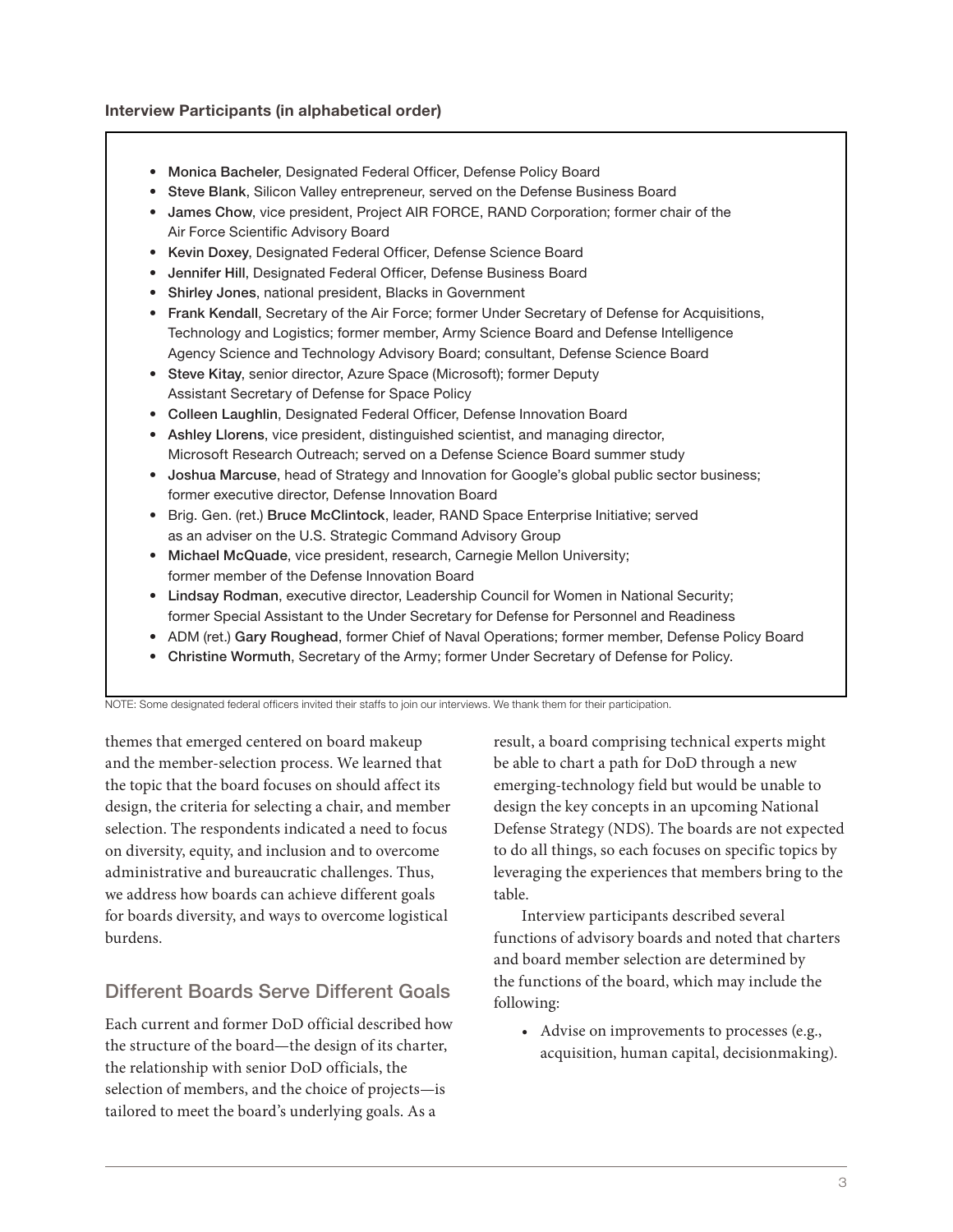- Advise on improvements to policy (e.g., DoD's approach toward 5G, expeditionary basing, transgender troops).
- Advise on improvements to technology (e.g., implementing artificial intelligence [AI] across mission areas, leveraging the commercial space sector, bioengineering).9

Interview participants explained that boards serving these three functions can be used for near-term decisions (such as improvements to the efficiencies or effectiveness of existing programs), long-term decisions (such as developing the next generation of something), or over-the-horizon visioning (reinventing the paradigm or imagining future DoD missions or functions).

Figure 1 shows the different types of decisions and corresponding levels of change that can be supported by defense advisory boards. Interview participants said that using boards to suggest improvements in efficiency or effectiveness is often a poor use of outside advisers and the talent they bring. They noted that contractors, federally funded research and development centers (FFRDCs), or other DoD insiders are often better positioned to provide this guidance. Interview participants emphasized that boards should instead be used to help DoD transform its approaches, and a board filled with members who specialize in process improvements

would be ill-equipped to tackle revolutionary topics. They also acknowledged that some boards are mandated along with their topics.

When describing DoD's use of advisory boards to date, interview participants described three models, each with a different membership focus.10 The first was called a *kitchen cabinet*, a term most often used to describe the Defense Policy Board. In this model, the board comprises former cabinet-level and senior government officials who can serve as a sounding board of peers to the Secretary. The second model, the *lessons learned board*, offers insights from outside the DoD ecosystem, as seen in the Defense Business Board. In this model, the board comprises leaders from business or academia who provide recommendations based on their experiences in other large organizations. The third model, described as a *board of experts*, provides technical advice on highly specialized topics, such as science or health care. This model describes the Defense Science Board and other military service science boards that bring together experts from across scientific or technical disciplines. Some boards, such as the Defense Innovation Board, are hybrid models (in this example, of the latter two models).

The differences between these models can be understood in the responsibilities they take on. For instance, if the boards under the three models were each tasked with considering the NDS, the kitchen

FIGURE 1

Three Levels of Change Supported by Defense Advisory Boards



Time horizon affected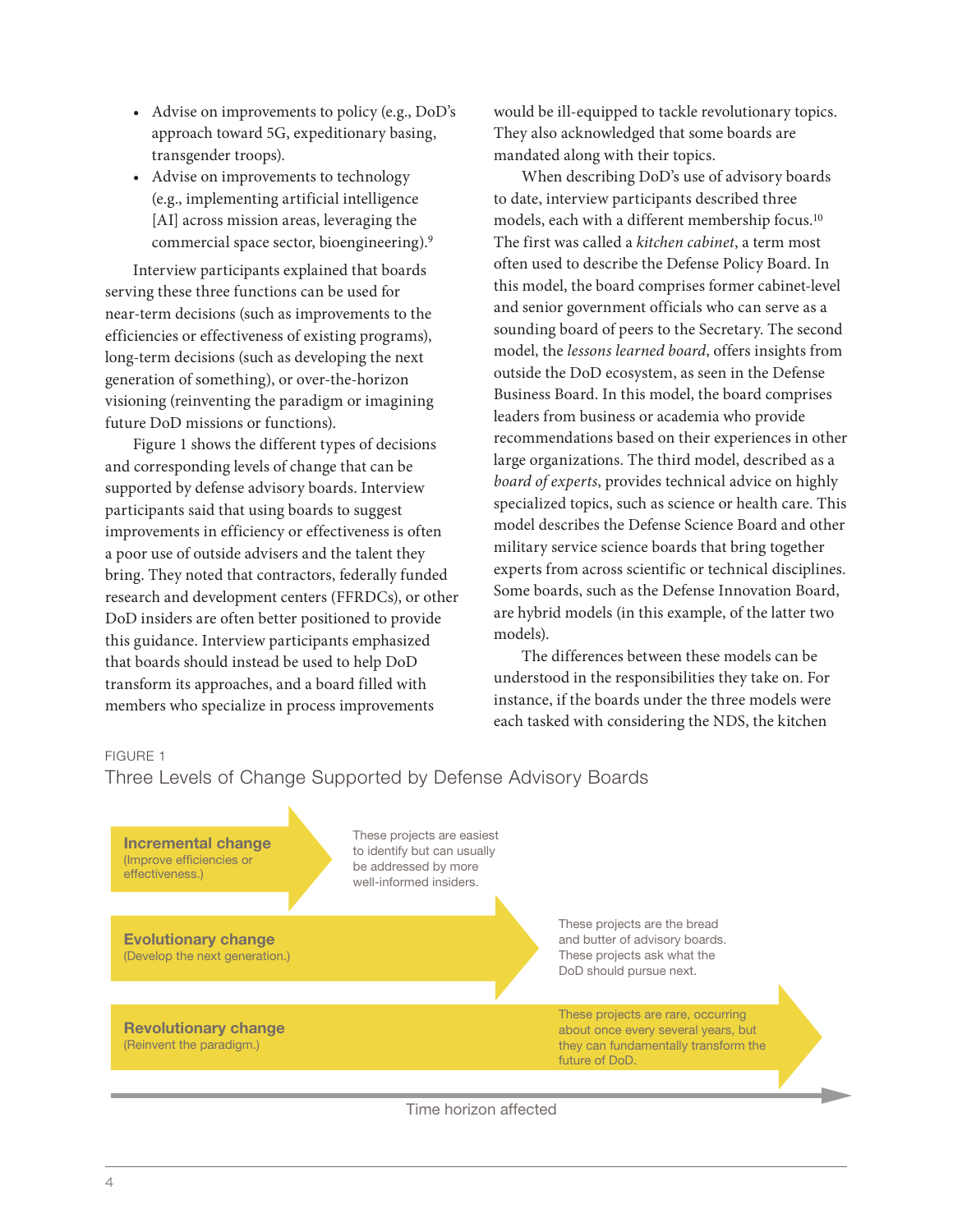cabinet would respond with ideas for what DoD should include in the upcoming strategy. The lessons learned board would recommend required changes to DoD operations to achieve its current NDS. Finally, the expert board would return with a list of technologies that DoD needs to pursue to accomplish a particular NDS goal. All three approaches, which require a different members in different boards to achieve results, are useful and provide value to DoD.

Because advisory boards serve the Secretary or a senior sponsor, they risk becoming irrelevant if the Secretary or senior sponsor does not see their value. Interview participants described that this scenario occurs when a new senior sponsor arrives who neither values advisory boards nor disbands them. In this scenario, boards continue to operate but without purpose.11 The lesson here is that DoD officials should consider *why* a board is needed to design the right board for the right functions.

## Selecting Board Members

The methods DoD uses to identify prospective board members influence the result, including whether the board includes members from outside DoD's ecosystem, what expertise they possess, and whether members from historically excluded groups are included. We found that DoD has not intentionally excluded any specific method for recruiting board members. Current and former DoD officials also described using the only methods they knew, however, the methods they have chosen have limitations, especially in supporting diversity.

When DoD identifies prospective board members, it is required to use each board's

membership balance plan, a legally required document that describes how each board will "attain fairly balanced membership."12 The membership balance plan describes how the government considers a cross-section of qualified individuals who have the interest and qualifications needed to serve in advisory boards.

Interview participants suggested that membership balance plans be redesigned to include diversity across racial groups and genders; age groups or leadership seniority; and former members of the military, DoD civilians, and those without DoD experience.13 Participants stated that diversity cannot merely be a "nice to have," but, if DoD is serious about creating inclusive boards, diversity principles should be written into the boards' membership balance plans.

Our interviews revealed that DoD recruits board members from either existing networks of individuals serving on boards and the senior sponsor or through searches for leading experts in specific disciplines. In social science research, these recruiting approaches are called the *snowball method* and the *judgment method*, respectively.14

In the *snowball method*, a small group of people creates a list of individuals, who then recommend new names for the list, resulting in the list continuing to grow like a snowball. One limitation of this method is that it includes people who are already in the network of the creators of the list, so DoD may not reach as many prospective members from outside its existing ecosystem. This method can also limit access to people from historically excluded groups if the initial list lacks diversity.

Participants stated that diversity cannot merely be a "nice to have," but, if DoD is serious about creating inclusive boards, diversity principles should be written into the boards' membership balance plans.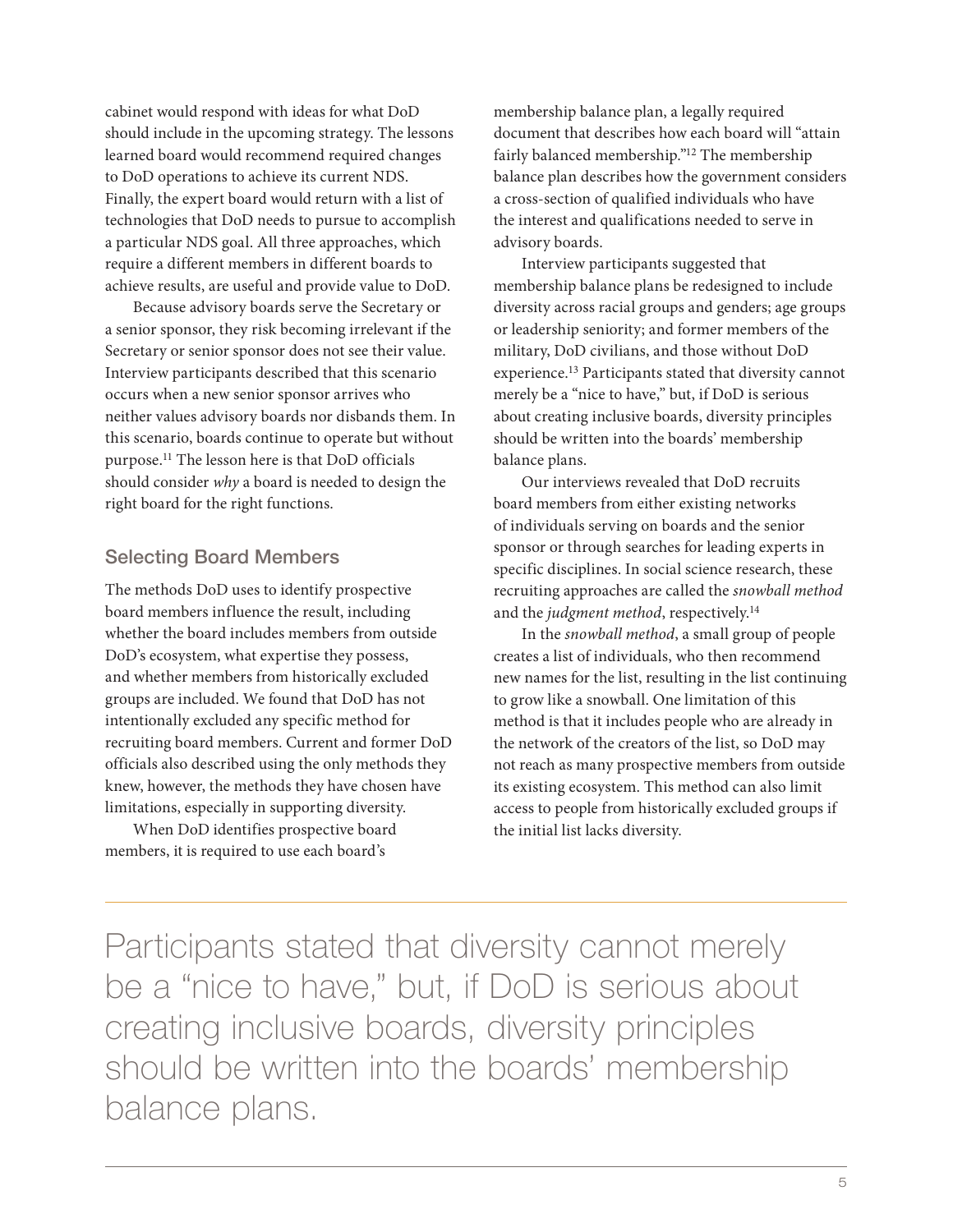The *judgment method* involves searching for recognized experts in a specific field, such as diplomacy or science. One limitation of this method is that the resulting list of nominees may lack multidisciplinary representation and racial and gender diversity. Often, the experts identified in each field do not include groups of persons who have been historically excluded from that field.

The merging of the snowball and judgment methods creates a third option, the *cluster method*, in which DoD develops a list of topics (called *clusters*) that it wants to find experts in, and then uses another method to find experts. The cluster method enables the creation of a multidisciplinary list of names (such as a combination of regional experts and technologists); however, this approach still includes the limitations of the previous two methods.

Another option is *public self-nomination*. In this method, individuals from across diverse demographic groups and disciplines self-nominate, possibly through a website, to be on a board.<sup>15</sup> Historically, DoD has not considered self-nominations as an alternative to identify board members. However, interview participants from outside DoD indicated that this method could help overcome the challenges inherent to the previously described methods, were DoD willing to consider the logistics of implementing this approach. This approach could offer DoD access to individuals from outside the defense ecosystem people with whom the department might not otherwise have contact—which could increase the diversity of the candidate pool. Table 1 describes these four methods and provides examples, strengths, and limitations of each option.

Interview participants from historically excluded groups described experiencing "board fatigue" when they are constantly asked to sit on panels, working groups, and boards. This is the result of DoD being familiar with these individuals as representing one of the few members of their demographic. DoD officials similarly described a pattern of going to the same candidates—because the officials have previously identified these individuals as having a specific perspective—and having difficulty finding enough candidates from across demographics. This board fatigue could be alleviated if DoD vastly widened the pool of candidates to include experts from outside its ecosystem. One way to accomplish this would be self-nomination through a public website.

## Chair Selection Considerations

The advisory board chair has only two legal responsibilities under FACA—attend meetings and certify the minutes.16 Yet interviewees described chair selection as being critical to determining the effectiveness of the board. Interviewees revealed that a highly successful chair performs the following functions:

- building a relationship between the senior sponsor and board
- creating a culture of collaboration and inclusion across board members
- building rapport with DoD officials across echelons to grow a board's understanding of an issue.

The chair is an intermediary between the board members and the Secretary. In performing

The advisory board chair has only two legal responsibilities under FACA—attend meetings and certify the minutes. Yet interviewees described chair selection as being critical to determining the effectiveness of the board.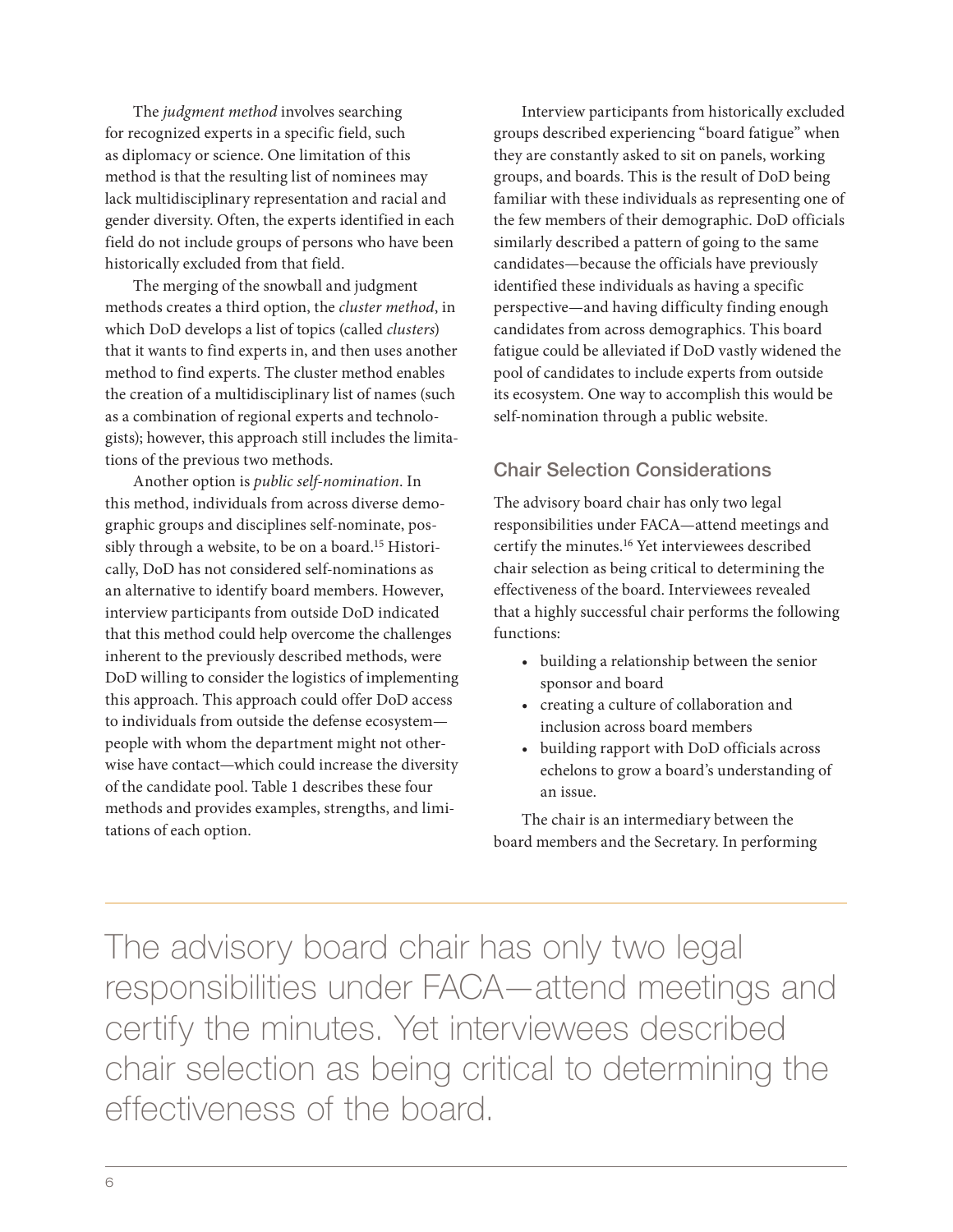## TABLE 1 Methods for Identifying Prospective Board Members

| Method                 | Snowball                                                                                                                                                                                                                                                | Judgment                                                                                                                                                                                                                                                                                                                                                                                                                                                                                                               | Cluster                                                                                                                                                                                                                                     | Self-Nomination                                                                                                                                                                                           |
|------------------------|---------------------------------------------------------------------------------------------------------------------------------------------------------------------------------------------------------------------------------------------------------|------------------------------------------------------------------------------------------------------------------------------------------------------------------------------------------------------------------------------------------------------------------------------------------------------------------------------------------------------------------------------------------------------------------------------------------------------------------------------------------------------------------------|---------------------------------------------------------------------------------------------------------------------------------------------------------------------------------------------------------------------------------------------|-----------------------------------------------------------------------------------------------------------------------------------------------------------------------------------------------------------|
| Description            | A group of people<br>recommend a list of<br>names; those people<br>provide additional<br>recommendations.<br>The list grows as more<br>people are contacted<br>for recommendations.                                                                     | People who do not have<br>preexisting relationships with<br>DoD are selected based on their user finds people that<br>known expertise.                                                                                                                                                                                                                                                                                                                                                                                 | Topics (clusters) are<br>identified; then the<br>fit within each cluster.<br>Identifying candidates<br>may employ another<br>method.                                                                                                        | People apply for board<br>membership through a<br>public website, where<br>they submit their résumé<br>and indicate interest in<br>particular boards.                                                     |
| Example                | The Under Secretary of<br>Defense provides the<br>DFO the names of five<br>people for the board. Three<br>of the people are not<br>available, so they each<br>recommend three<br>additional names for<br>consideration.                                 | The DFO creates a list of<br>recognized experts in a<br>given field.                                                                                                                                                                                                                                                                                                                                                                                                                                                   | The DFO decides to<br>find experts in four<br>world regions (Asia,<br>Africa, Europe, and the<br>Middle East) and three<br>technology topics (AI,<br>biotech, and satellites).                                                              | DoD creates a public<br>website where anyone<br>can apply for any board<br>at any time. Applicants<br>are reviewed on a rolling<br>basis as new members are<br>needed.                                    |
| Strengths<br>for DoD   | This is a fast method for<br>identifying people who<br>meet the expertise<br>requirements desired.                                                                                                                                                      | This method prioritizes<br>persons with expertise.                                                                                                                                                                                                                                                                                                                                                                                                                                                                     | If clustering is used<br>with the snowball or<br>judgment method,<br>then clustering has<br>broadened the range<br>of persons who will be<br>identified.                                                                                    | This method increases<br>opportunities for<br>multidisciplinary teams,<br>diversity across all<br>attributes, and inclusion<br>of voices from outside<br>DoD.                                             |
| Limitations<br>for DoD | The list is limited to people<br>who are already connected to include people who lack<br>the initial contact, which may multidisciplinary skills,<br>restrict access to historically<br>excluded groups while<br>rather than true external<br>advisers. | The resulting list may<br>particularly those in disciplines<br>that have not previously<br>limiting DoD to those already engaged in the topic area. This<br>inside the defense ecosystem method may prioritize experts<br>in the "old way" of a discipline<br>because of their fame and<br>status over emerging leaders<br>who represent the discipline's<br>future. This method may<br>continue to exclude historically<br>excluded groups, unless the<br>user deliberately seeks such<br>individuals to be included. | Clustering will still rely<br>on another method<br>and will inherit the<br>limitations of that<br>second method. Plus,<br>choosing the wrong<br>clusters could result<br>in a board not postured<br>for the topics needed<br>in the future. | Creating and managing<br>this system would require<br>resources. Although the<br>candidate pool would be<br>wide and diverse, users<br>remain susceptible to<br>applying bias in selecting<br>candidates. |

SOURCE: Snowball, judgment, and cluster methods were adapted from Harrell and Bradley, 2009, pp. 31–32. Self-nomination was adapted from RAND interviews.

this function, the chair should have the ability to understand the needs of the Secretary or help the senior sponsor (if it is someone other than the Secretary) realize the Secretary's goals for DoD. Some interview participants indicated that the chair should arrive to the board with an understanding of the NDS, National Security Strategy, and inner workings of DoD, while other interview participants cited examples of highly effective chairs who learned these things after beginning to serve. Our interviews revealed a set of attributes, listed in the box on p. 8,

that would be beneficial for board chairs. None of these attributes, however, are "must haves." The list provides a guide for senior sponsors, the ultimate decisionmakers of which of these attributes is more important for a specific board's chair.

Interview participants, particularly those who previously served as board members or who had roles external to DoD, indicated that the chair establishes the culture of the board, and a key factor is whether the chair has the management skills to lead a diverse board and create a culture of inclusivity. Interview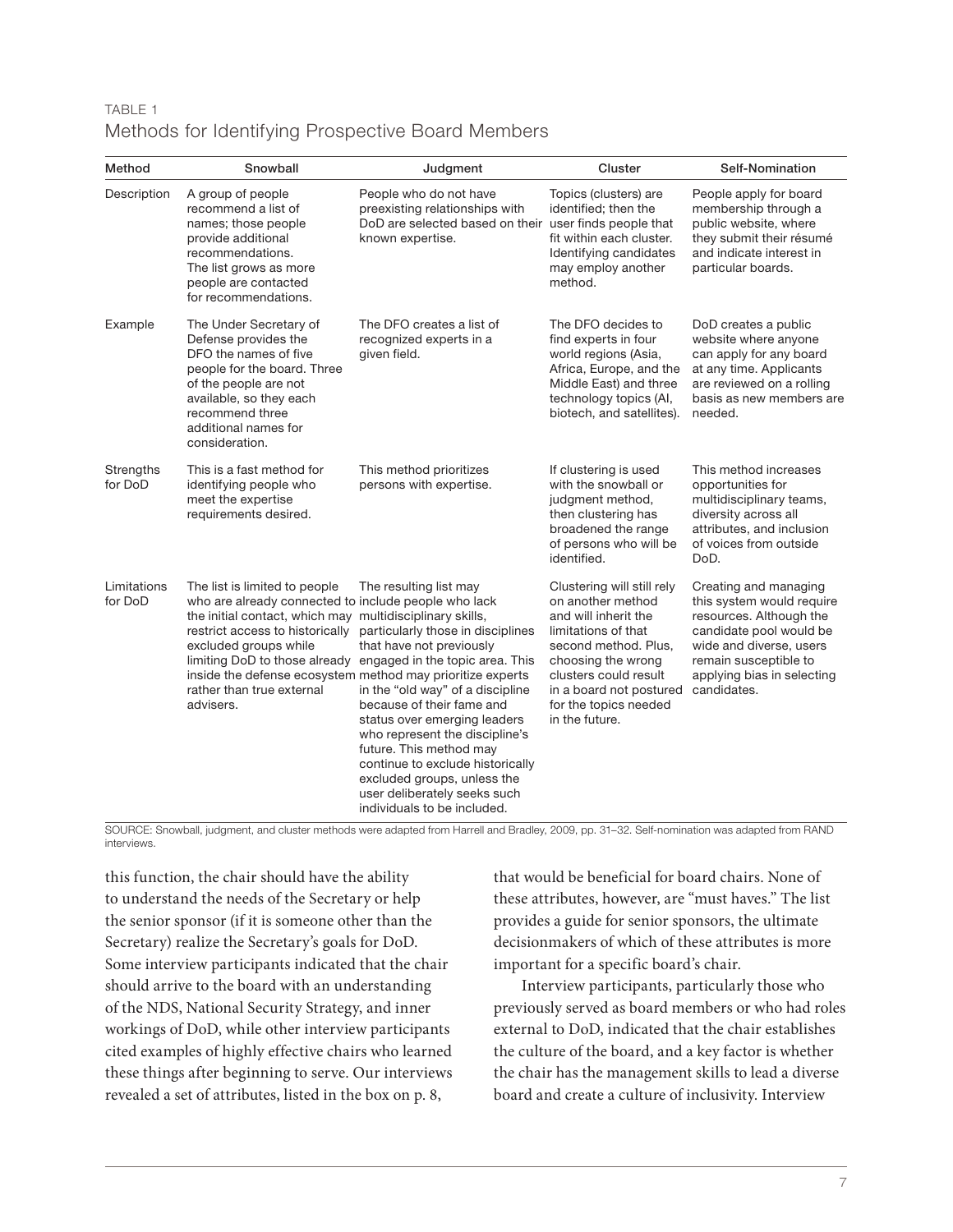#### Attributes When Considering Advisory Board **Chairs**

- Open-minded to new ways of thinking and doing business
- Independent of conflicts of interest
- Unbiased by the "old way" of doing things
- Willingness to be actively engaged
- Understands DoD missions and the NDS
- Ability to build rapport with the Secretary and senior officials
- Has an active security clearance
- Has status and prestige to attract and recruit board members
- Demonstrated success in creating a culture of inclusivity in diverse teams

SOURCE: RAND analysis based on interviews.

participants emphasized that a chair should be able to actively engage board members both from underrepresented groups (including historically excluded groups) and younger age groups so that they understand the value they bring and are not intimidated. A Harvard Law School forum described that chairs can affect diversity and inclusion success on corporate boards by regularly ensuring these principles are communicated and included in the agenda. One method it described for accomplishing this is by asking questions that lead board members to find practical solutions to problems.17 An ineffective chair, even if the board is diverse, can be a detriment to the board's overall effectiveness and its ability to engage diverse viewpoints.

The chair also has an important role in building rapport across DoD echelons, from the senior sponsor's level to the most junior briefers. The chair—and all FACA board members—are legally restricted in their interactions with DoD officials. However, during meetings, when DoD officials present their insights, the chair has an opportunity to establish rapport to elicit insights that might not have been evident in prepared briefing remarks.

As listed in the attributes above, chairs should be actively engaged, including being passionate about

the board's work and willing to commit the time needed to ensure board success. Some interview participants described chairs who write the board's reports themselves and spend significant time supporting the board's activities.

According to interview participants, the chair's status or prestige—another characteristic listed in the box above—influences the board's ability to attract and recruit highly regarded board members. An interview participant said, "A mid-level chair will bring a mid-level board, while a high-level chair will bring a high-level board." Although DoD—and not the chair—selects the board members, the chair's name recognition may affect the department's ability to attract members. A chair without prestige might lead prospective members to decline. A challenge here is that someone with senior prestige may invest in approaches that worked over past decades but not necessarily new emerging approaches that help meet future objectives. This desire for a prestigious chair should not conflict with the need for someone who is genuinely open-minded and who has an intellectual curiosity for finding new approaches for DoD.

Lastly, DoD has different needs for each board, so no one-size-fits-all approach works for board chairs. We offer these lessons for senior sponsors to apply to their respective board's mission.

## Diversity as a Mindset

Interview participants emphasized the importance of diversity on advisory boards. They noted that diversity leads to a wider variety of perspectives—a key reason for using external boards in the first place. However, through interviews early in this study, we discovered that, for defense advisory boards, diversity is a mindset that either exists or does not. In many cases, DoD advisory boards have not had a diversity mindset or only focus on diversity in a narrow way. For some boards, the language might be present, but the mindset is absent. Interviewees indicated that when DoD boards consider diversity, they historically tend to think in terms of political party, civilian/military affiliation, and, more recently, gender. However, diversity on advisory boards can also focus on groups that have been historically excluded because of race, ethnicity, or sexual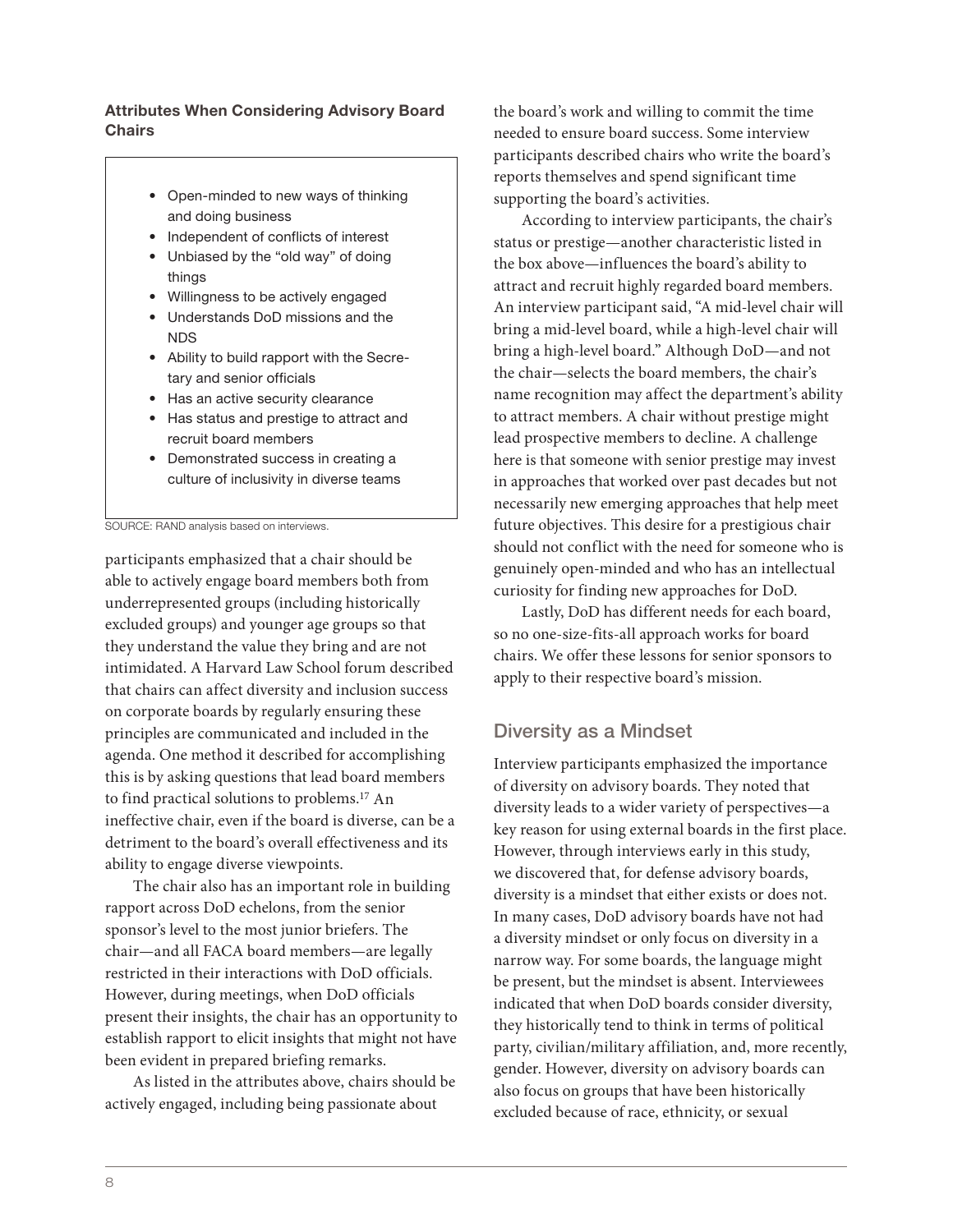orientation. Furthermore, diversity *and inclusion* are not exclusively about representation on board membership but also about projects that boards take on and the people affected by that work.

Interview participants described diversity as affecting DoD boards across two different axes. First, DoD should aim to include groups historically excluded from national security decisionmaking. Including more-diverse representation on board memberships is one method to achieve this goal. Having historically excluded voices on advisory boards offers DoD viewpoints that have traditionally been outside the department's ecosystem—thus fulfilling an underlying goal of using external advisers. It also simultaneously stimulates the pipeline of future leaders. True diversity goes beyond having a single individual from an underrepresented group on a board. Such tokenism can impede broader discussion: In the words of a senior adviser for Bain Consulting:

Only is lonely. Lone diverse [board members] instinctively self-censor, resulting in the loss of potentially valuable and distinctive contributions to the discussion. The remedy to this is to have enough diversity to create a feeling of safety in numbers—when everyone is different, no one is different.<sup>18</sup>

Diversity on advisory boards is not about having one or two women or members who are people of color. Instead, it is a conscientious and concerted effort to create boards that include various demographic groups to participate in the national security ecosystem.

Second, because boards focus on topics that could unevenly affect different demographic groups, boards should examine their projects through a lens of how their recommendations will affect different groups. For example, recommendations on DoD's future posture in Africa, the Middle East, or Asia will affect women and minority populations differently than it would U.S. or local leaders. Not properly understanding those differences could lead to dangerous conditions for these populations, U.S. national security, and regional security. DoD's recent Independent Review Commission on Sexual Assault in the Military provides an example

of an advisory group that was formed with this lens. On technology-related topics, the same lens would consider how a lack of diversity in the U.S. technology sector is influencing technology solutions being imagined for DoD today and how biased data could lead to poor results for DoD systems. Figure 2 shows the implications of a lack of diversity in either or both axes.

Our interviewees—especially persons from historically excluded groups—indicated that, to achieve the optimal benefits of diversity, boards need to make *inclusivity* a focus area. Additionally, they noted that, unless inclusivity is created by the chair, it would not exist. They also said that inclusivity must be *intentional*. They noted that recruiting and appointing diverse candidates is insufficient if they come into an environment that does not emanate inclusivity. Interviewees described their experience as token representatives of their demographic group in a room of extremely experienced—and sometimes famous—leading experts in national security or other fields, saying that they did not immediately feel comfortable speaking up. There was a sense of "who am I to tell Henry Kissinger that I think he's wrong?" Interview participants identified the following

#### FIGURE 2

Risks and Opportunities for Diversity on External Advisory Boards



Boards consider how topics will affect diverse groups unevenly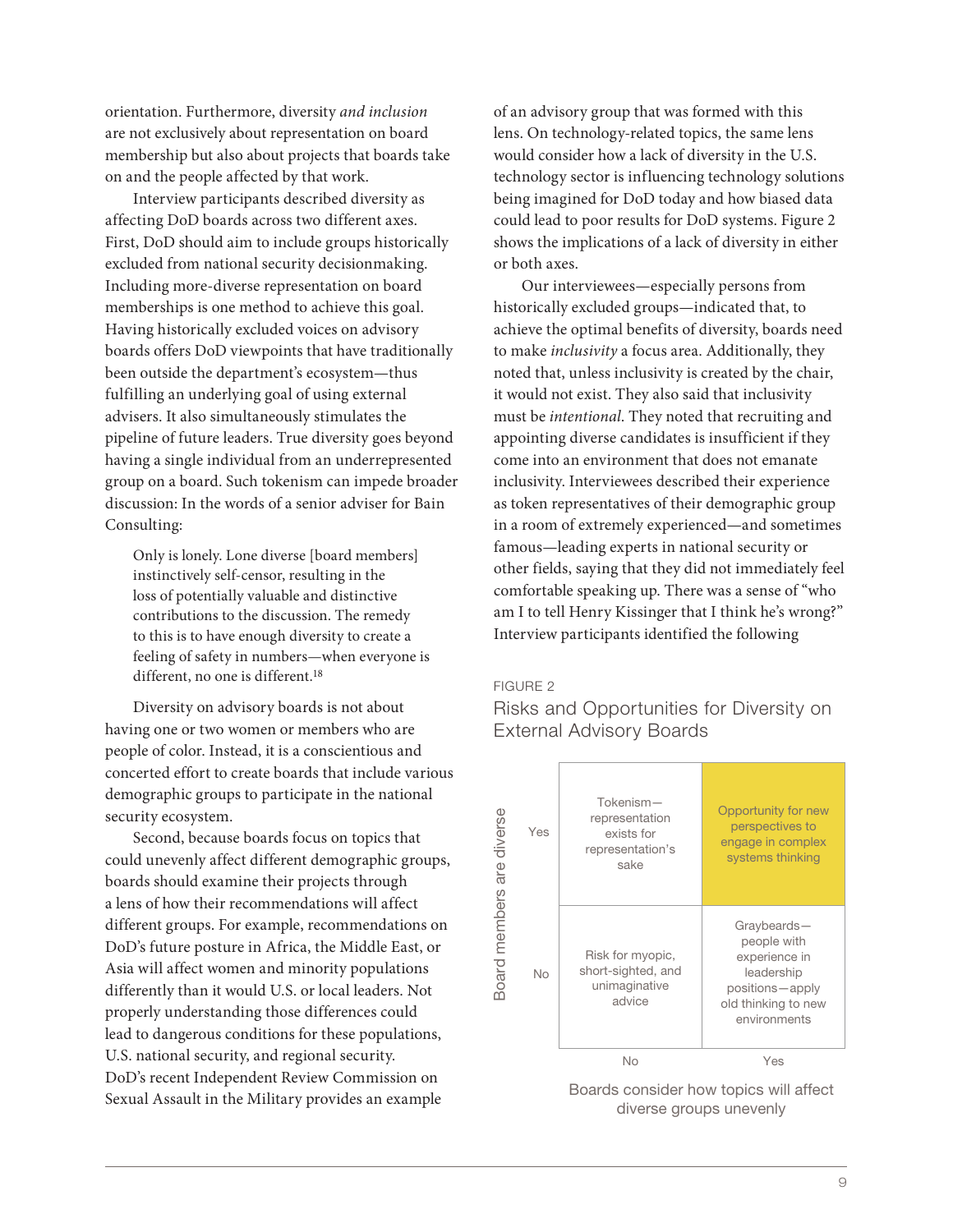Although greater diversity benefits DoD, board membership also provides benefits to the members themselves in terms of increased understanding of DoD's priorities, functions, and decisionmaking; increased prominence in the defense ecosystem; and a stronger professional network.

tangible steps that defense boards can take to create inclusivity for all members:

- When members from historically excluded groups or younger people are recruited, the person recruiting them should clearly establish which aspects of the candidate's expertise are most valued and unique to the board. Specific feedback, such as "you will be our board's only astrophysicist" or "you will be the only member with field experience in terrorist-controlled territories," establishes the person's differentiated value in the larger group, so the new board member feels comfortable speaking with authority in their area of expertise. On a scientific board filled with scientists or a policy board filled with former diplomats, this differentiation helps the individual begin to engage in group discussions on topics in which they feel the most knowledgeable.
- The chair can create an environment in which everyone feels that their perspective is valued. Interview participants explained that this environment must be intentionally created; otherwise, it would not exist. Chairs might create such an environment by privately asking new members what is on their mind and stating how their perspective is valued. Chairs can use this tactic during sidebar breaks in conversation, and then encourage members to share ideas with the group after

the break instead of putting a person on the spot during a public discussion.

Interview participants added that, although greater diversity benefits DoD, board membership also provides benefits to the members themselves in terms of increased understanding of DoD's priorities, functions, and decisionmaking; increased prominence in the defense ecosystem; and a stronger professional network. If these benefits are offered only to persons from demographic groups that already have strong networks and mentorship in the defense community, DoD will fail to develop future leaders from other demographic groups. The result reinforces complaints that we heard from DoD officials about the lack of "pipelines" of diverse candidates to choose from.

We found that diversity and inclusion affect nearly every topic in this project, including those that boards are tasked to address and the selection of chair, DFO, and members.

## Choosing and Designing Board **Projects**

We asked interview participants to describe the attributes of an ideal project topic, where *project* is loosely defined as an issue that a senior sponsor tasks a board to address. (Some boards provide reports or briefings as a distinct end point of a project, while others examine enduring issues continuously over time.) They responded that an ideal defense advisory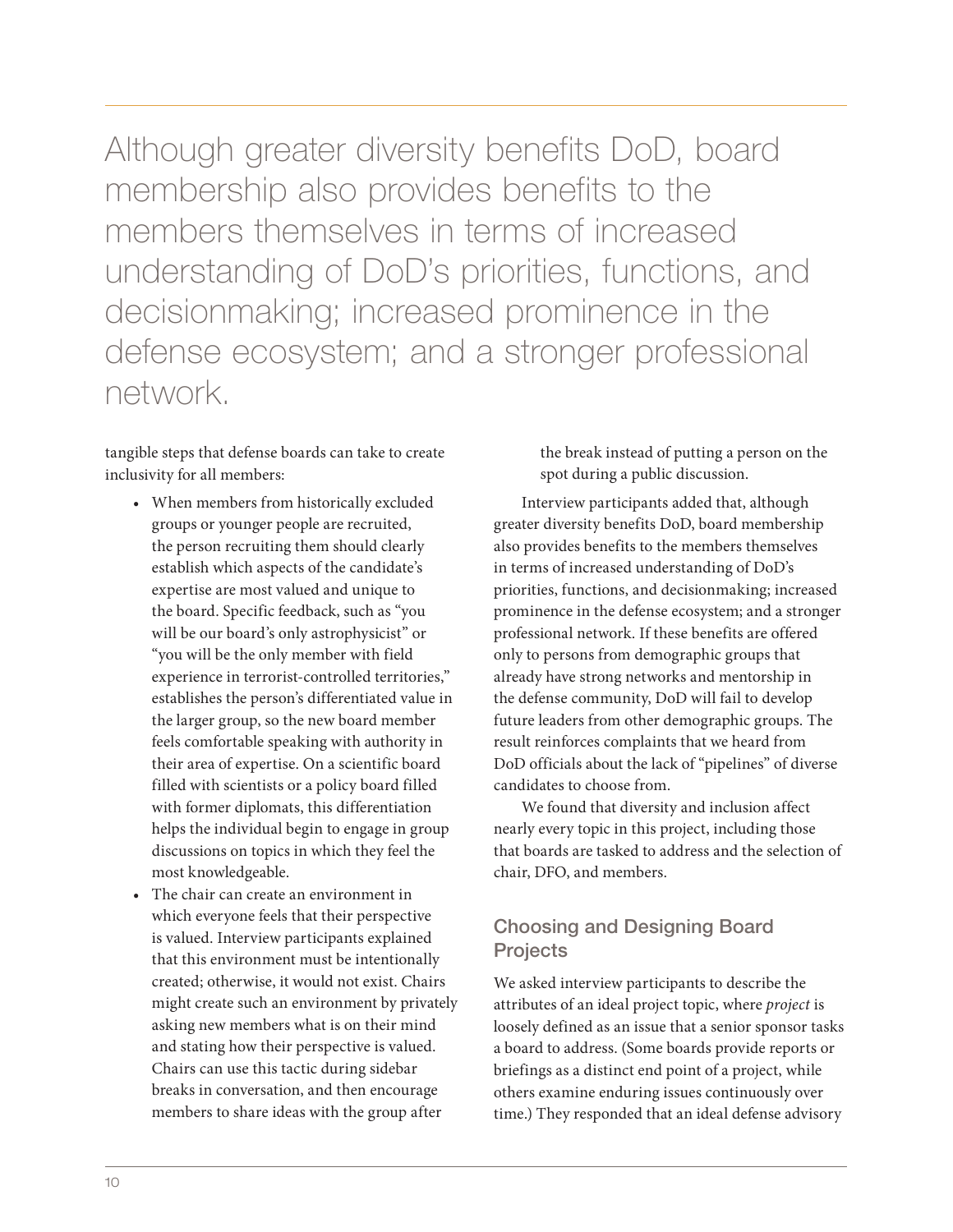board project consists of an issue that the Secretary is deeply invested in addressing, one that DoD cannot solve on its own, and one that is specific enough so that board members understand what is asked of them. Sometimes the issue may cross departments and agencies, and the board's value is in assisting DoD in clarifying how DoD could contribute to the interagency community.

One interview participant discussed the value of boards addressing "seam issues" or "something that isn't squarely DoD's responsibility." Numerous other participants described great-power competition as a seam issue in which DoD has a role, but no one department is the lead. Other proposed seam issues include critical infrastructure in the homeland and cyber, and recent examples of successful seam-issue projects involved 5G and AI. These topics share the common thread of the project needing to be scoped narrowly enough to ensure that the board can focus on providing tangible and valuable advice to the Secretary.

A good project has at least one of these attributes:

- emerging trends
- topic requires outside expertise
- topic extends beyond DoD
- topic that the commercial sector or other sectors have already tackled
- topic benefits from third-party (neutral observer) perspectives
- game changers.

Interview participants also described topics that boards *should not* be tasked with. This list included political topics; topics for which senior DoD officials are not open to the full range of options ("never ask a question you don't want an answer to"); or topics that pose outsized opportunities for conflicts of interest (such as areas of current or future acquisitions). Interview participants recommended avoiding topics that would lead to incremental change, because they said these are better suited to be addressed by contractors, FFRDCs, or university-affiliated research centers (UARCs).

Lastly, interviewees described senior sponsor engagement and interest as critical because the involvement influences how topics are scoped, the types of products that the board is expected to

produce, how the board crafts its recommendations, and whether those recommendations will be implemented.

## Considerations for Effective Board Administration

The DFO is a statutory role required of all FACA boards. Some interview participants described this as a compliance role, responsible for ensuring that boards comply with the legal requirements of FACA. Several interview participants described additional responsibilities, such as building the right relationships between the board and DoD; helping the board "stay plugged into what's happening" in DoD; and identifying key issues in the department. These additional roles—which involve less bureaucracy and more strategy—were described as executive director functions. Some boards merge these functions within the DFO position, one board created a position specifically for these roles, sometimes these functions are conducted by the chair or senior sponsor, and sometimes no one conducts these additional functions. GSA's description of the legal requirements of the DFO is in the left column of Table 2, and some of these additional important functions described by interview participants are in the right column.

In this framework, the DFO is legally a compliance or risk-management position. The additional functions—not legally required—involve creating a strategic vision and building relationships. Some interview participants noted the difficultly—if not impossibility—to find a single person who can excel in both sets of functions, often because the attributes needed to succeed at one set conflict with the other.

An ideal DFO is a detail-oriented person who can manage bureaucratic processes with ease and confidence. This person does not need to be particularly high-ranking in DoD but needs to have a deep understanding of FACA. An ideal candidate to fill these additional functions (right column) would be a strategic thinker who thrives at building relationships across groups of people who are not natural peers. The DFO role and the role that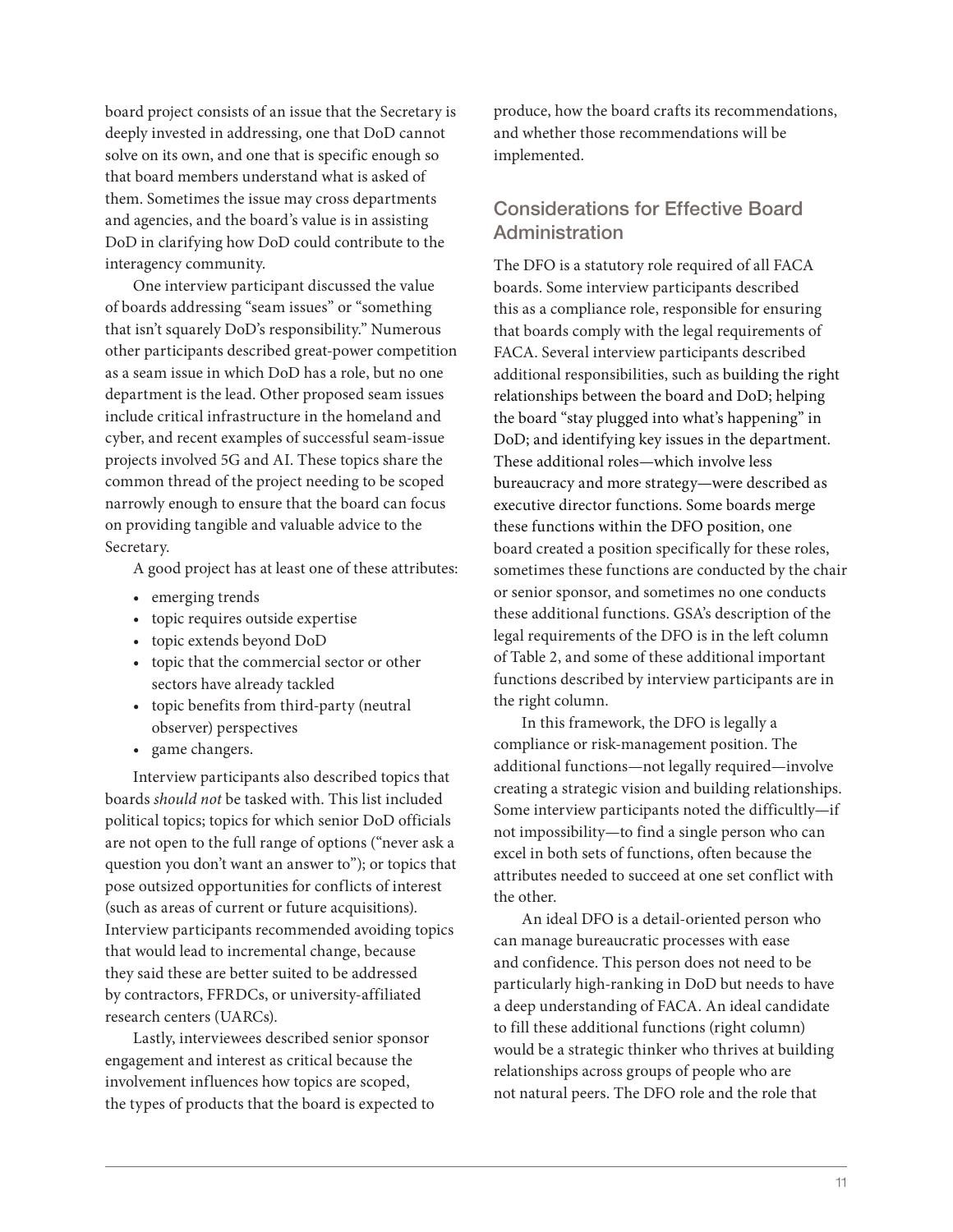## TABLE 2 DFO Legal Responsibilities Plus Additional Functions Proposed by Interviews

| <b>DFO Legal Requirements</b>                                                                                                                                                                                                                                                                                                                                                                                             | <b>Additional Functions</b>                                                                                                                                                                                                                                                                                                                                              |  |  |
|---------------------------------------------------------------------------------------------------------------------------------------------------------------------------------------------------------------------------------------------------------------------------------------------------------------------------------------------------------------------------------------------------------------------------|--------------------------------------------------------------------------------------------------------------------------------------------------------------------------------------------------------------------------------------------------------------------------------------------------------------------------------------------------------------------------|--|--|
| • Ensure compliance with FACA and any other applicable<br>laws and regulations.<br>• Call, attend, and adjourn committee meetings.<br>• Approve agendas.<br>• Maintain required records on costs and membership.<br>• Ensure efficient operations.<br>• Maintain records for availability to the public.<br>• Provide copies of committee reports to the Committee<br>Management Officer for forwarding to the Library of | • Create a strategic vision for the board and identify<br>high-priority topics to address.<br>• Act as DoD's liaison to the board and the board's liaison<br>to DoD.<br>• Design approach to each project and identify who the<br>board should meet with from DoD.<br>• Socialize the board's thinking and final recommendations<br>to solicit feedback or build buy-in. |  |  |

SOURCES: (left column) GSA, "The Federal Advisory Committee Act (FACA) Brochure," webpage, February 26, 2019; (right column) RAND analysis of interviews.

oversees the additional functions require working with the most senior-level DoD officials, but the nature of those working relationships may differ greatly. In many cases, the additional functions in the right column of Table 2 are spread among the DFO, chair, and senior sponsor.

## The Challenge of Bureaucracy

Congress.

Although achieving the full benefits of DoD advisory boards requires strategic thinking, relationship-building skills, and a willingness to try new approaches, interview participants indicated that a successful board also needs to overcome bureaucratic challenges.

When DoD advisory boards are subject to FACA, interpretations of this law, along with rules imposed by DoD, have added administrative burdens that several interview participants described as unnecessary and a hurdle to boards' effectiveness. FACA creates guidelines for how advisory boards must maintain their membership balance, establish charters, and keep detailed records. DoD has also added rules and administrative hurdles that were described to us as slowing down the business of advisory boards. Examples of these burdens include

- long wait times to onboard new members
- annual requirement to renew advisory committee membership (no annual renewal is required by FACA)
- errors and lack of user friendliness in DoD's FACA paperwork portal

• lack of standardization across forms and processes creates extra work, errors, and additional processes.

Some FACA boards mitigate these challenges by using subcommittees, which provide a mechanism for faster access to new experts. FACA allows for subcommittees, which can be formed to address a specific board project or be standing subcommittees that address enduring topics. Subcommittee members need not be board members. The board can assign a small number of board members to a subcommittee, and then can recruit new subcommittee members who are not on the board and who go through a shorter administrative onboarding process than full board members.

Another administrative challenge involves requiring communication with the public. Interview participants described a lack of clarity regarding which types of engagements must be publicly transparent. FACA requires board deliberation be

Interview participants indicated that a successful board also needs to overcome bureaucratic challenges.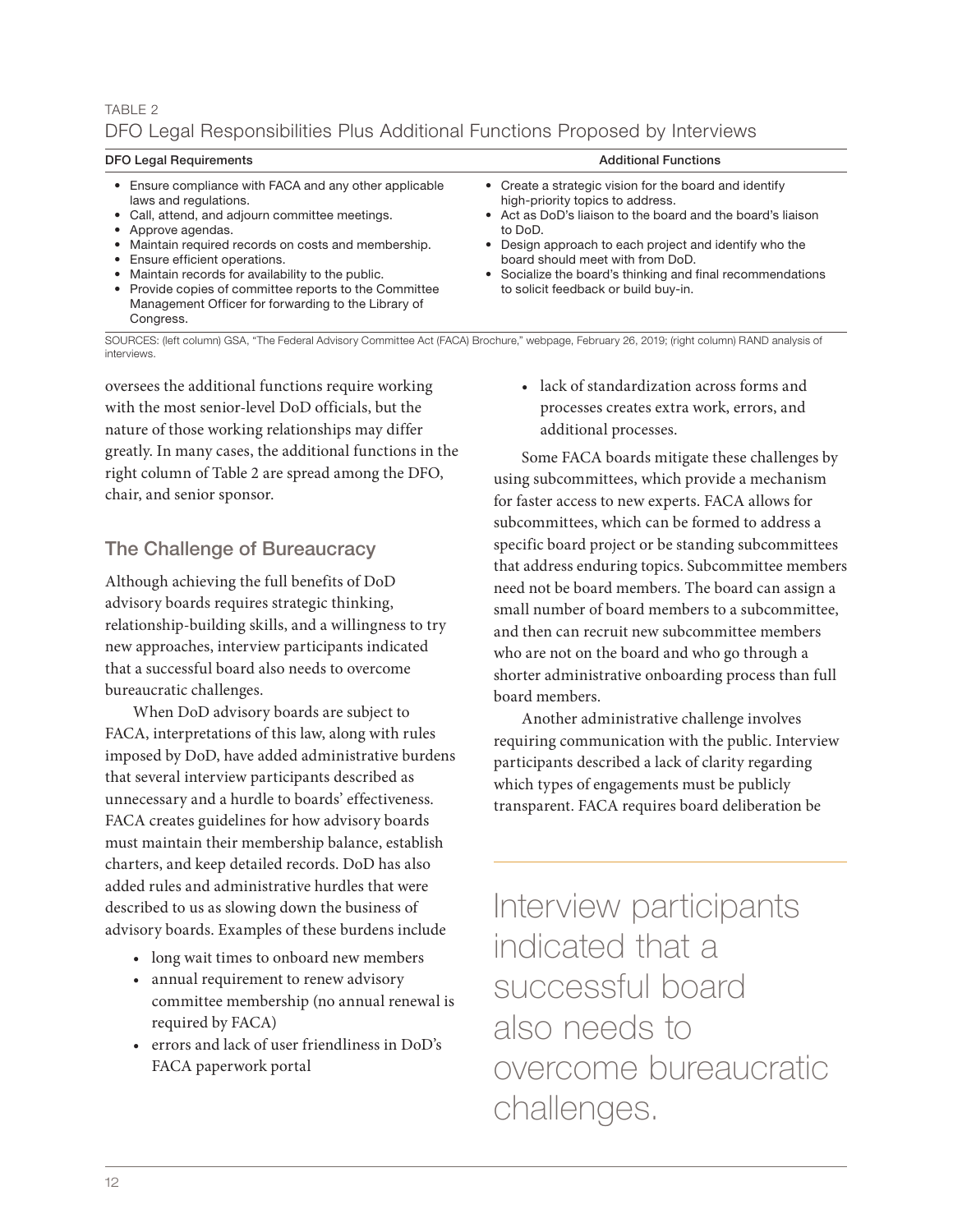open to the public (except when classified). Interview participants asked whether an email thread, a phone call, or any number of other coordinating methods constitute a "deliberation." They stated that boards need the ability to do project work but lack clear guidance about when these discussions meet the thresholds of either FACA or the Government in the Sunshine Act, which establishes rules for government transparency and openness.19 Some boards conduct all their work at classified levels, which negates the need for such clarification, but other boards strive for public transparency and would benefit from guidance on how to do so in ways that allow the board to operate effectively.

## Recommendations and **Conclusions**

In this project, we aimed to develop ideas and recommendations on the future design, structure, composition, and scope of defense advisory boards within the limits of FACA and to inject new ideas and innovation into DoD. The lessons learned led to several recommendations to accomplish this goal for DoD:

- Perform an analysis of alternatives of approaches to develop a repeatable process for seating multidisciplinary boards infused with individuals external to DoD. This could result in changes to existing recruitment processes or implementing new technical solutions (e.g., a public-facing website for self-nominations), or any combination thereof.
- Select chairs who are enthusiastic about engaging across echelons of DoD and who excel at building rapport across diverse teams. These chairs would demonstrate a willingness to listen to all stakeholders and carefully consider these inputs in the context of the board topic. Having the attributes identified in Box 2 would enable this approach.
- Use membership balance plans to address diversity across historically excluded groups and gender.
- Include in board charters a requirement to consider how the board's recommendations may create uneven effects across different demographics.
- Create a mechanism for a board to go on hiatus if the Secretary or senior sponsor does not want to engage the board. This creates a mechanism to "turn boards on and off" rather than keeping them operating under a disinterested senior leader. This mechanism should consider congressional and presidential equities as appointment authorities.
- Conduct a review of DoD's FACA implementation to minimize hurdles and mitigate administrative bureaucracy.
- Increase use of subcommittees to access larger pools of talent.

The Secretary's zero-based review offers a once-in-a-generation chance to reimagine advisory boards for the future of DoD. The challenges facing DoD are too massive, too complex, and too important for DoD to tackle alone. American ingenuity thrives across the nation's sectors, and advisory boards comprising people outside DoD offer the department access to talent, ideas, and networks. DoD has the opportunity to achieve the full benefits of these forums.

## Appendix A. Secretary of Defense Memorandum

The Secretary of Defense's January 30, 2021, memorandum calling for the "zero-based review" of DoD advisory boards is included here for reference. The memo's attachment listing 42 boards is summarized below the memo in Table A.1. This table identifies which boards are discretionary, who sponsors each board, who has member appointing authority for each board, and if the board is subject to the zero-based review.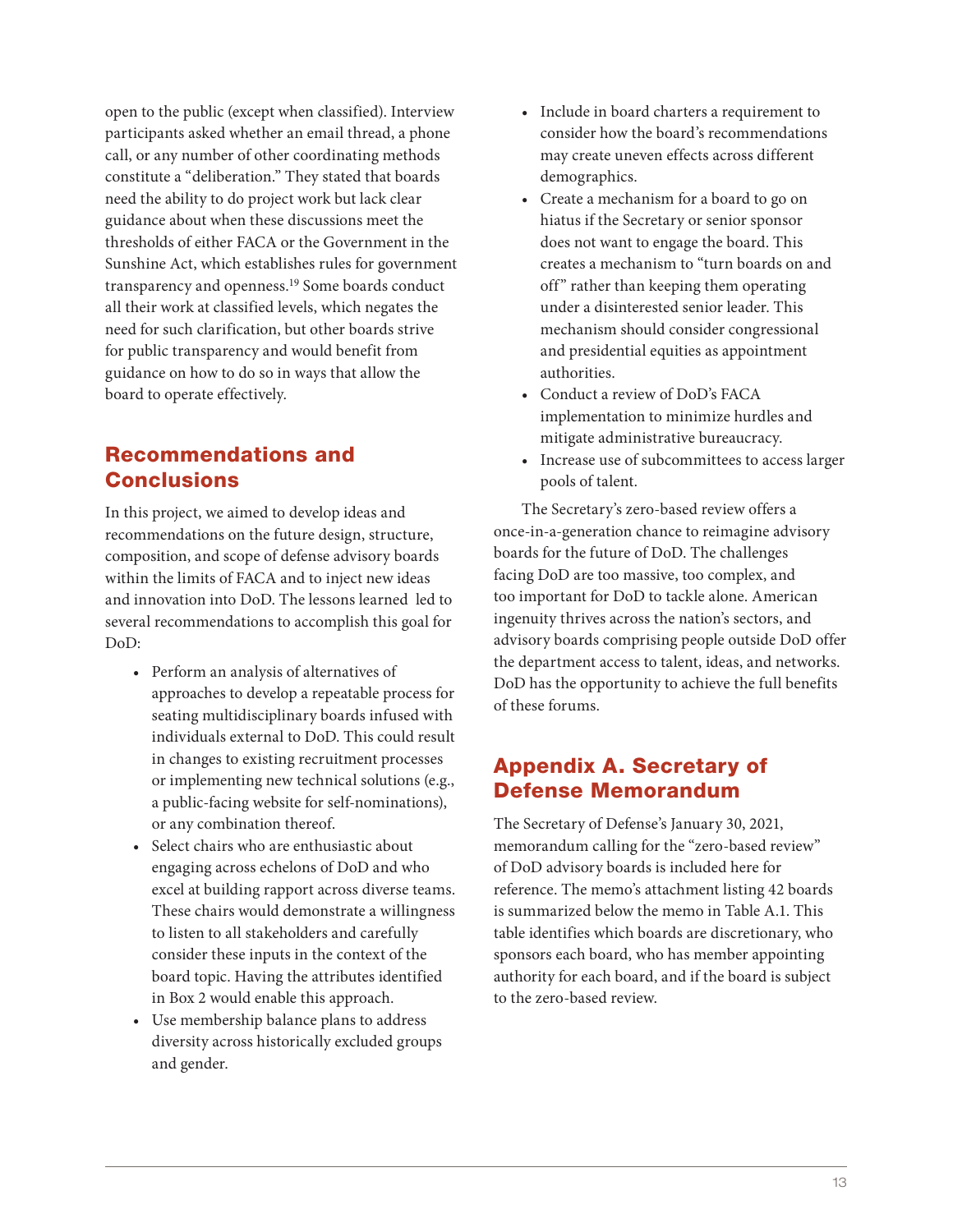FIGURE A.1 Secretary of Defense Memorandum



#### **SECRETARY OF DEFENSE 1000 DEFENSE PENTAGON** WASHINGTON, DC 20301-1000

1/30/21

#### MEMORANDUM FOR SENIOR PENTAGON LEADERSHIP COMMANDERS OF THE COMBATANT COMMANDS DEFENSE AGENCY AND DOD FIELD ACTIVITY DIRECTORS

SUBJECT: DoD Advisory Committees - Zero-Based Review

Advisory committees have and will continue to provide an important role in shaping public policy within DoD. That said, our stewardship responsibilities require that we continually assess to ensure each advisory committee provides appropriate value today and in the future, as times and requirements change.

I am aware of and appreciate earlier review efforts to reshape how we use advisory committees and consider the tangible benefits they bring to the Department. Nevertheless, I am directing a zero-based review of all DoD advisory committees, to include any advisory committee that is not subject to the Federal Advisory Committee Act (FACA) (5 U.S.C., Appendix). This review will, by definition and intent, focus our advisory committee efforts to align with our most pressing strategic priorities and the National Defense Strategy.

The Interim Director of Administration and Management (DA&M), in consultation with the Acting General Counsel of the DoD (GC DoD) will lead this review, and I am asking for your personal attention in this effort. As an interim step, I am directing the immediate suspension of all advisory committee operations until the review is completed unless otherwise directed by myself or the Deputy Secretary of Defense. In addition, the DA&M, who exercises the Secretary of Defense statutory and regulatory authorities pertaining to the FACA, will not, for the duration of the review, establish or renew a DoD advisory committee unless authorized by myself or the Deputy Secretary of Defense.

I also direct, no later than February 16, 2021, the conclusion of service for all DoD advisory committee and subcommittee members currently serving on DoD advisory committees where the DoD approving authority is the Secretary of Defense or where statute authorizes another DoD civilian officer or employee, or Active Duty member of the Armed Services to act as the DoD approving authority. Each Component head ("DoD Sponsor") that sponsors a DoD advisory committee subject to this review, will ensure that appropriate letters are sent no later than February 26, 2021 to each advisory committee or subcommittee member thanking them for their service. The Interim DA&M will provide each component head the required letter that must be signed by the DoD Sponsor.

A list of the affected DoD advisory committees, to include those not subject to the FACA, is attached. Please note the only advisory committees and/or committee members not subject to the zero-based review or conclusion of service are described in the attachment. In addition, each Component head, no later than February 28, 2021, will certify to the Interim DA&M that no other advisory committee has been established and utilized within the Component where at least one advisory committee member is not a full-time or permanent part-

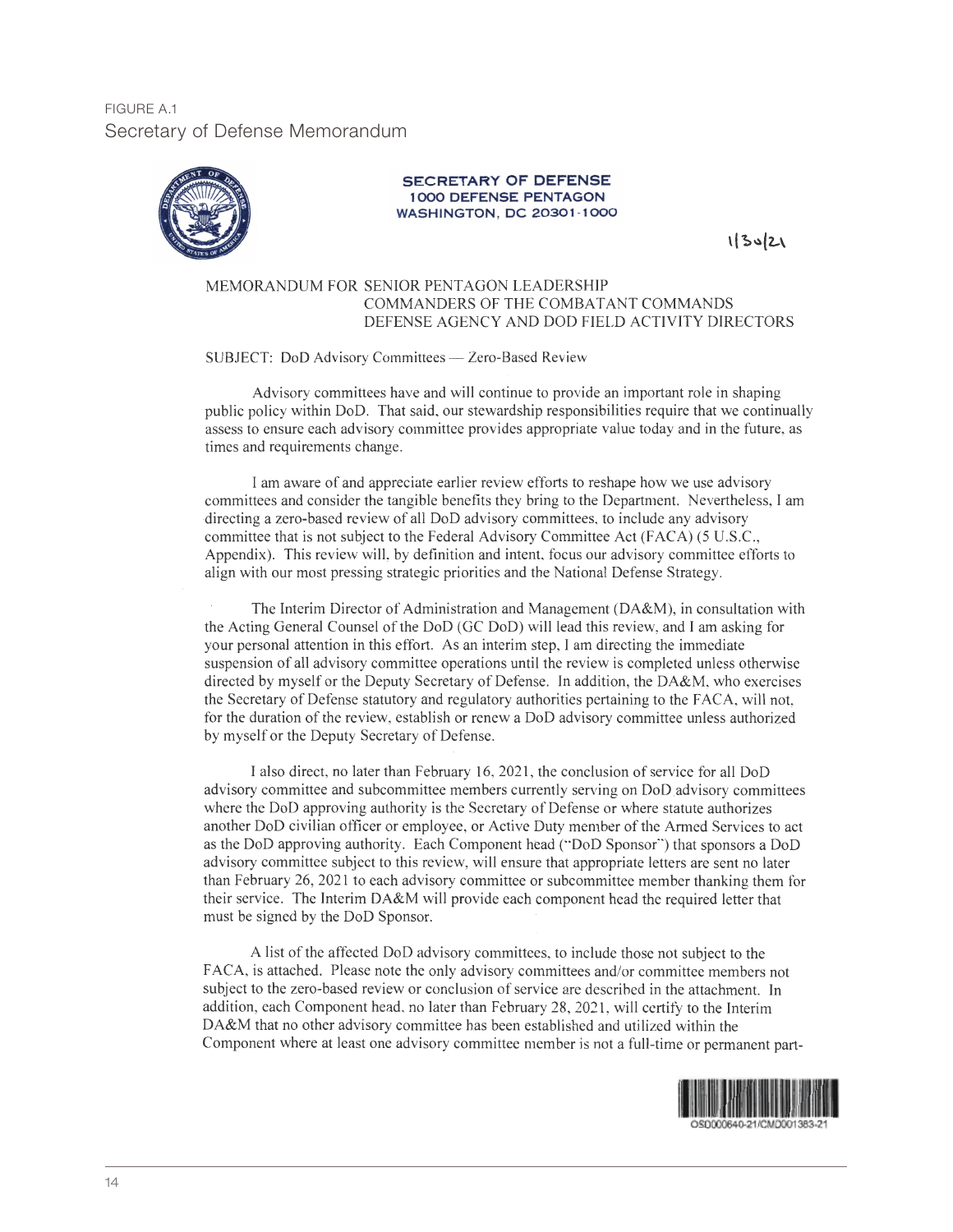time Federal civilian officer or employee, or Active Duty member of the uniformed services. If the Component established or utilized such an advisory committee, then it will be suspended until the Interim DA&M, in consultation with the Acting GC DoD, determines the advisory committee's status. The Interim DA&M will notify me no later than March 15, 2021 of any such identified advisory committee and its status.

With regard to the zero-based review, each DoD Sponsor will conduct an in-depth business case of every sponsored advisory committee, supported by fact-based evidence for continued utilization of the advisory committee. Each business case should consider, but is not limited to: review of the committee's mission and function as it relates to DoD strategic priorities and National Defense Strategy; potential functional realignments to create a single cross-functional advisory committee; and potential legislative changes to non-discretionary advisory committees to properly align them with our strategic priorities. Each DoD Sponsor will provide his or her business case(s) to the Interim  $D A \& M$  based on the tier-review schedule described in the attachment.

The Interim DA&M, in consultation with the Acting GC DoD and following the tierreview schedule, will review each DoD Sponsor's business case and make final recommendations to me on each DoD advisory committee, to include retention, realignment, termination, changes to mission or functions, membership balance, membership size, and possible legislative changes to non-discretionary advisory committees. Following appropriate discussions, I will take action on the Interim DA&M recommendations.

This process shall ensure that advisory committee and subcommittee member appointments comply with all applicable federal statutes and regulations, to include DoD policies and procedures. DoD Sponsors, in consultation with the Special Assistant to the Secretary of Defense for White House Liaison, will develop potential member candidates that conform to the advisory committee's membership balance plan or, in the case of those not subject to the FACA, statutory requirements. All member and subcommittee member appointments will be approved by me or the Deputy Secretary of Defense using the DoD Appointment Approval Instrument prepared by the DoD Advisory Committee Management Officer, in consultation with the Office of the GC DoD. In addition, all committee and subcommittee work will be based on written terms of reference unless otherwise provided for by statute or Presidential directive. No committee or subcommittee member will perform any work until properly appointed, unless they have an active appointment.

Plupplantz

Attachment: As stated

 $\overline{2}$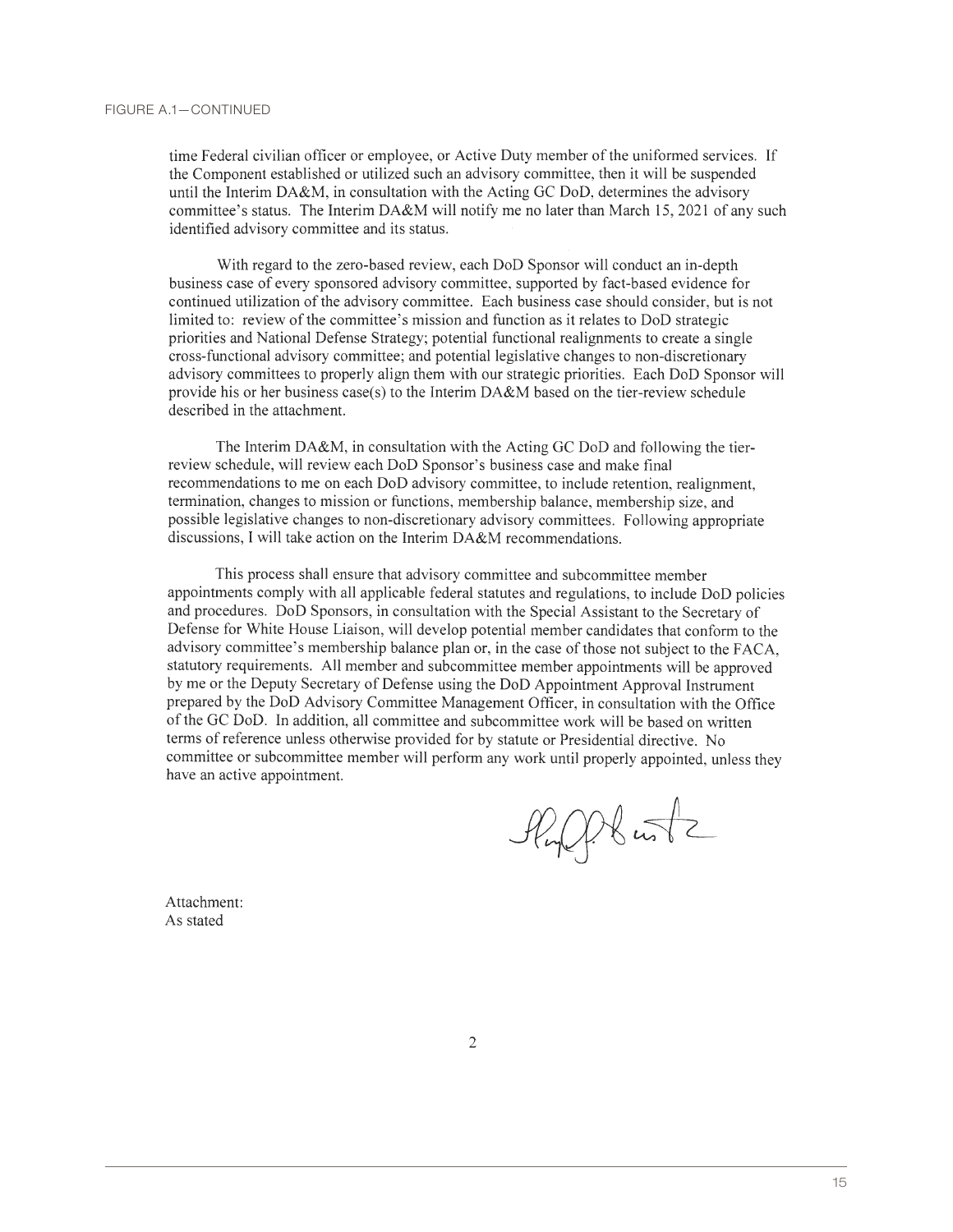## TABLE A.1 DoD Advisory Boards and Attributes

| Name                                                                                                                        | Discretionary | Sponsor                                                        | <b>Member Appointment</b><br>Authority                | Subject to Zero-Based<br>Review |
|-----------------------------------------------------------------------------------------------------------------------------|---------------|----------------------------------------------------------------|-------------------------------------------------------|---------------------------------|
| Advisory Committee on<br><b>Arlington National Cemetery</b>                                                                 | No            | Secretary of the Army                                          | Secretary of Defense                                  | Yes                             |
| Advisory Committee on<br>Industrial Security and Industrial<br><b>Base Policy</b>                                           | No            | Under Secretary of<br>Defense for Intelligence<br>and Security | Secretary of Defense                                  | Yes                             |
| Advisory Panel on Community<br>Support for Military Families with<br><b>Special Needs</b>                                   | No            | Under Secretary of<br>Defense for Personnel<br>and Readiness   | Secretary of Defense                                  | Yes                             |
| Air University Board of Visitors                                                                                            | Yes           | Secretary of the Air Force                                     | Secretary of Defense                                  | Yes                             |
| Armed Forces Retirement Home<br><b>Advisory Council</b>                                                                     | No            | Director of Administration<br>and Management                   | Secretary of Defense                                  | Yes                             |
| <b>Army Education Advisory</b><br>Committee                                                                                 | Yes           | Secretary of the Army                                          | Secretary of Defense                                  | Yes                             |
| Board of Regents, Uniformed<br>Services University of the Health<br>Sciences                                                | No            | Under Secretary of<br>Defense for Personnel<br>and Readiness   | Secretary of Defense and<br>statute                   | Yes                             |
| Board of Visitors for the Western<br>Hemisphere Institute for Security<br>Cooperation                                       | No            | Secretary of the Army                                          | Secretary of Defense,<br>statute, and Congress        | Yes                             |
| Board of Visitors for the U.S. Air<br>Force Academy                                                                         | No            | Secretary of the Air Force                                     | President of the United<br><b>States and Congress</b> | Yes                             |
| Board of Visitors, Marine Corps<br>University                                                                               | No            | Secretary of the Navy                                          | Secretary of Defense                                  | Yes                             |
| Board of Visitors, National<br>Defense University                                                                           | Yes           | Chairman of the Joint<br><b>Chiefs of Staff</b>                | Secretary of Defense                                  | Yes                             |
| Board on Coastal Engineering<br>Research                                                                                    | No            | Secretary of the Army                                          | Secretary of Defense                                  | Yes                             |
| Defense Advisory Committee<br>for the Prevention of Sexual<br>Misconduct                                                    | No            | Under Secretary of<br>Defense for Personnel<br>and Readiness   | Secretary of Defense                                  | Yes                             |
| Defense Advisory Committee on<br>Diversity and Inclusion                                                                    | Yes           | Under Secretary of<br>Defense for Personnel<br>and Readiness   | Secretary of Defense                                  | Yes                             |
| Defense Advisory Committee on<br>Investigation, Prosecution, and<br>Defense of Sexual Assault in the<br><b>Armed Forces</b> | No            | General Counsel of the<br>Department of Defense                | Secretary of Defense                                  | Yes                             |
| Defense Advisory Committee on<br><b>Military Personnel Testing</b>                                                          | Yes           | Under Secretary of<br>Defense for Personnel<br>Readiness       | Secretary of Defense                                  | Yes                             |
| Defense Advisory Committee on<br>Women in the Services                                                                      | Yes           | Under Secretary of<br>Defense for Personnel<br>and Readiness   | Secretary of Defense                                  | Yes                             |
| Defense Business Board                                                                                                      | Yes           | Deputy Secretary of<br>Defense                                 | Secretary of Defense                                  | Yes                             |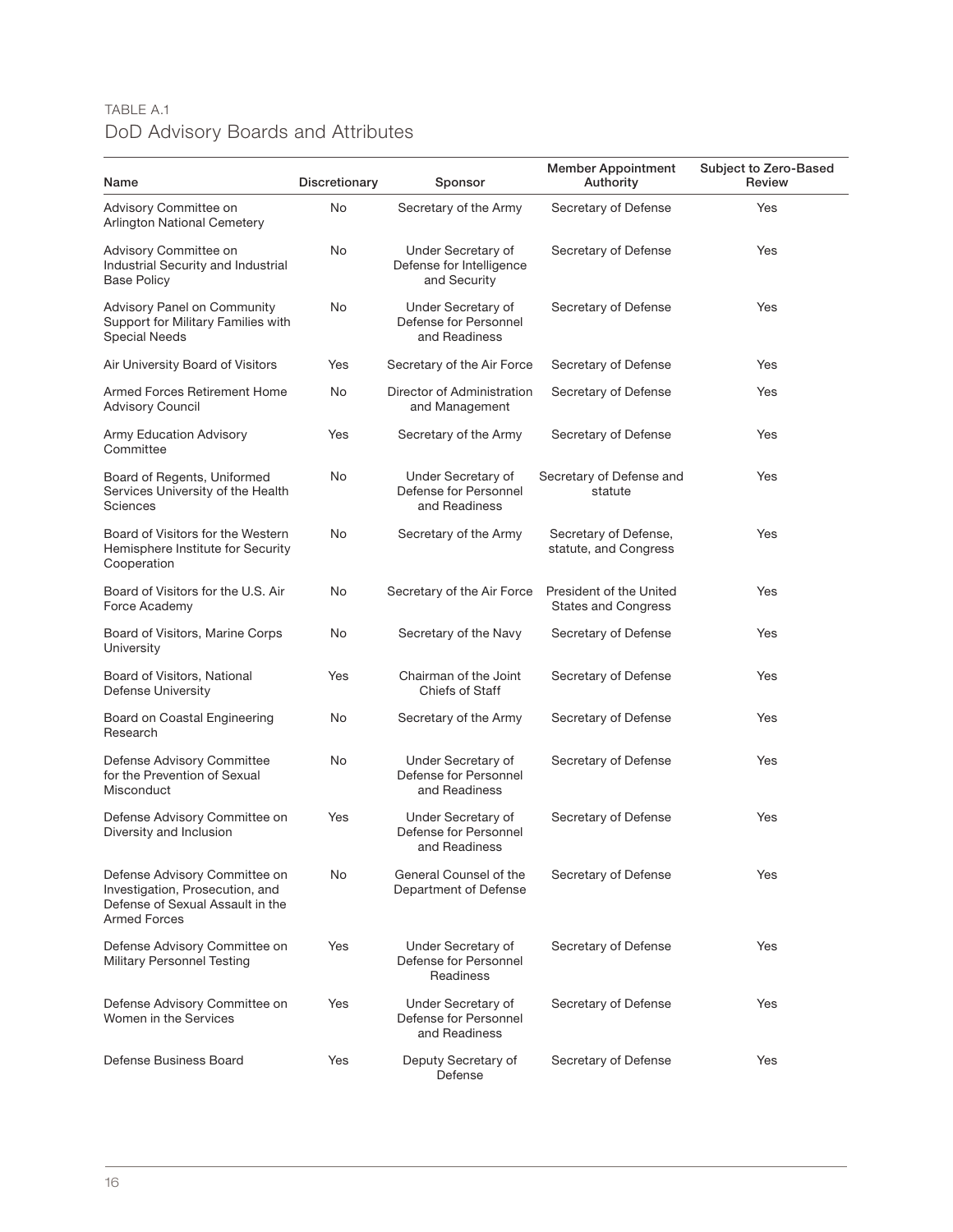#### TABLE A.1—CONTINUED

| Name                                                                                          | Discretionary                             | Sponsor                                                          | <b>Member Appointment</b><br>Authority                                                                                                                               | Subject to Zero-Based<br>Review |
|-----------------------------------------------------------------------------------------------|-------------------------------------------|------------------------------------------------------------------|----------------------------------------------------------------------------------------------------------------------------------------------------------------------|---------------------------------|
| Defense Health Board                                                                          | Yes                                       | Under Secretary of<br>Defense for Personnel<br>and Readiness     | Secretary of Defense                                                                                                                                                 | Yes                             |
| Defense Innovation Board                                                                      | Yes                                       | Under Secretary of<br>Defense for Research and<br>Engineering    | Secretary of Defense                                                                                                                                                 | Yes                             |
| Defense Policy Board                                                                          | Yes                                       | Under Secretary of<br>Defense for Policy                         | Secretary of Defense                                                                                                                                                 | Yes                             |
| Defense Science Board                                                                         | Yes                                       | Under Secretary of<br>Defense for Research and<br>Engineering    | Secretary of Defense                                                                                                                                                 | Yes                             |
| Department of Defense Board of<br>Actuaries                                                   | No                                        | Under Secretary of<br>Defense for Personnel<br>and Readiness     | Secretary of Defense                                                                                                                                                 | Yes                             |
| Department of Defense<br>Medicare-Eligible Retiree Health<br>Care Board of Actuaries          | No                                        | Under Secretary of<br>Defense for Personnel<br>and Readiness     | Secretary of Defense                                                                                                                                                 | Yes                             |
| Department of Defense Military<br><b>Family Readiness Council</b>                             | No                                        | Under Secretary of<br>Defense for Personnel<br>and Readiness     | Statute and Secretary of<br>Defense                                                                                                                                  | Yes                             |
| Department of Defense Wage<br>Committee                                                       | Yes                                       | Under Secretary of<br>Defense for Personnel<br>and Readiness     | Secretary of Defense                                                                                                                                                 | Yes                             |
| <b>Education for Seapower</b><br>Advisory Board                                               | Yes                                       | Secretary of the Navy                                            | Secretary of Defense                                                                                                                                                 | Yes                             |
| Inland Waterways Users Board                                                                  | No                                        | Secretary of the Army                                            | Secretary of Defense                                                                                                                                                 | Yes                             |
| National Intelligence University<br><b>Board of Visitors</b>                                  | Yes                                       | Under Secretary of<br>Defense for Intelligence<br>and Security   | Secretary of Defense                                                                                                                                                 | Yes                             |
| National Reconnaissance<br><b>Advisory Board</b>                                              | No (not subject<br>to FACA by<br>statute) | Under Secretary of<br>Defense for Intelligence<br>and Security   | By statute the Director,<br>National Reconnaissance<br>Office                                                                                                        | Yes                             |
| <b>National Security Agency</b><br><b>Emerging Technologies Board</b>                         | No (not subject<br>to FACA by<br>statute) | Under Secretary of<br>Defense for Intelligence<br>and Security   | By statute the Director,<br><b>National Security Agency</b>                                                                                                          | Yes                             |
| <b>National Security Education</b><br>Board                                                   | No                                        | Under Secretary of<br>Defense for Personnel<br>and Readiness     | Statute and President of<br>the United States                                                                                                                        | Yes                             |
| Ocean Research Advisory Panel                                                                 | No                                        | Secretary of the Navy                                            | Statute, Secretary of<br>Defense                                                                                                                                     | No <sup>a</sup>                 |
| Reserve Forces Policy Board                                                                   | No                                        | Under Secretary of<br>Defense for Personnel<br>and Readiness     | Secretary of Defense,<br>Secretary of Homeland<br>Security                                                                                                           | Yesb                            |
| Strategic Environmental<br>Research and Development<br>Program Scientific Advisory<br>Board I | No                                        | Under Secretary of<br>Defense for Acquisition<br>and Sustainment | Statute, joint approval<br>by Secretary of Defense<br>and Secretary of<br>Energy in consultation<br>with Administrator,<br><b>Environmental Protection</b><br>Agency | Yes <sup>c</sup>                |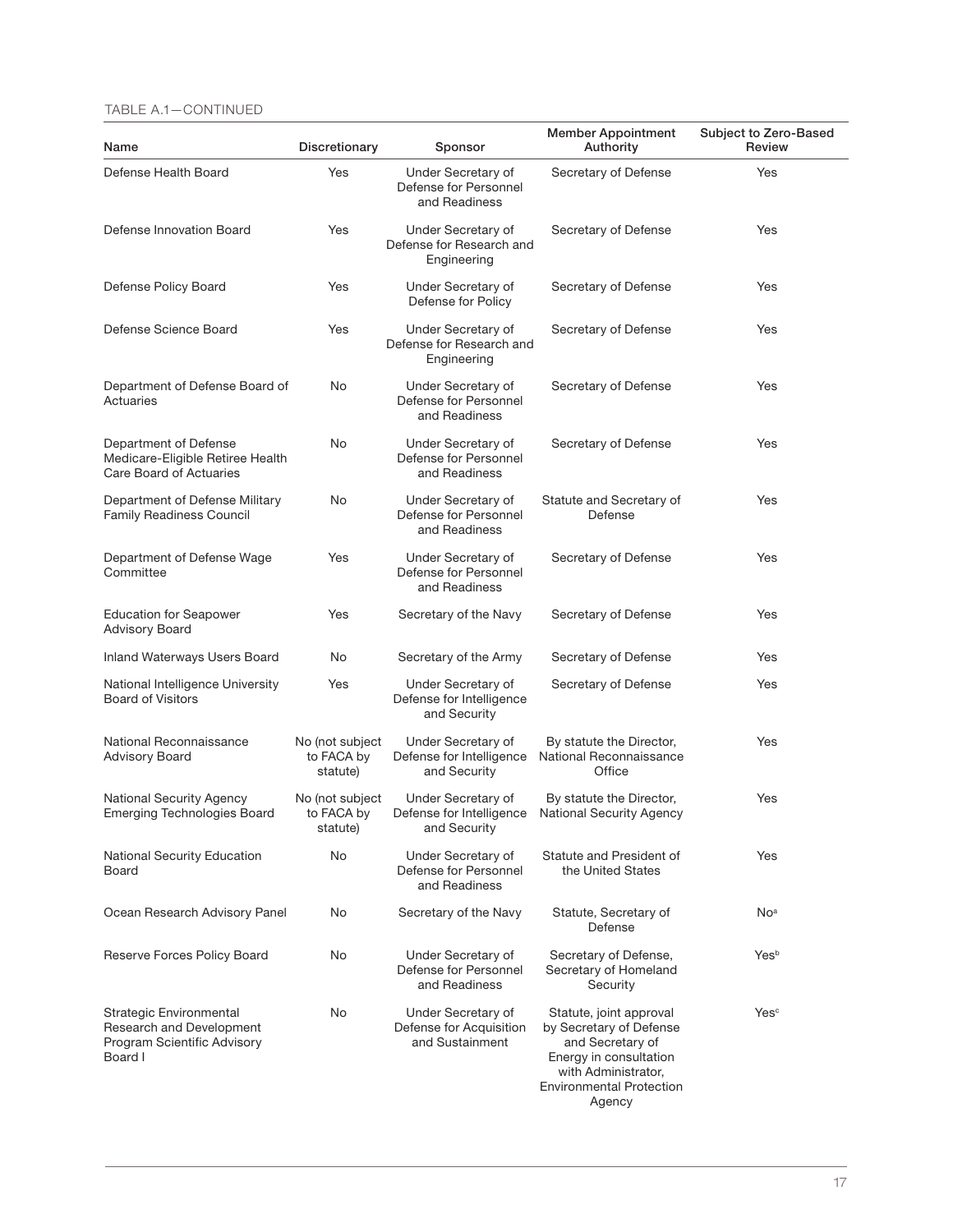#### TABLE A.1—CONTINUED

| Name                                                       | Discretionary | Sponsor                                                      | <b>Member Appointment</b><br>Authority                | Subject to Zero-Based<br>Review |
|------------------------------------------------------------|---------------|--------------------------------------------------------------|-------------------------------------------------------|---------------------------------|
| Table Rock Lake Oversight<br>Committee                     | No            | Secretary of the Army                                        | Secretary of Defense                                  | No <sup>d</sup>                 |
| U.S. Air Force Scientific<br><b>Advisory Board</b>         | Yes           | Secretary of the Air Force                                   | Secretary of Defense                                  | Yes                             |
| U.S Army Scientific Advisory<br>Board                      | Yes           | Secretary of the Army                                        | Secretary of Defense                                  | Yes                             |
| U.S. Strategic Command<br><b>Strategic Advisory Group</b>  | <b>Yes</b>    | Chairman of the Joint<br>Chiefs of Staff                     | Secretary of Defense                                  | Yes                             |
| Uniform Formulary Beneficiary<br><b>Advisory Panel</b>     | No            | Under Secretary of<br>Defense for Personnel<br>and Readiness | Secretary of Defense                                  | Yes                             |
| United States Military Academy<br><b>Board of Visitors</b> | No            | Secretary of the Army                                        | President of the United<br><b>States and Congress</b> | Yes                             |
| United States Naval Academy<br><b>Board of Visitors</b>    | No            | Secretary of the Navy                                        | President of the United<br><b>States and Congress</b> | Yes                             |

SOURCE: Adapted from Secretary of Defense, 2021.<br><sup>a</sup> Currently no active members appointed by the Secretary of Defense.

**b Only members appointed by the Secretary of Defense.** 

c Only members appointed by the Secretary of Defense.

<sup>d</sup> Advisory committee concluded its mission.

## Appendix B. Interview Protocol

This appendix contains the interview protocol we used for this study. We conducted semi-structured interviews, which means this protocol served as a structure for the interviews, but questions may have been asked in a different order than shown here, and interviewers may have asked follow-up questions not listed based on the responses of the interview participants. All interviews began with the Introductory Remarks section.

#### Introductory Remarks

This interview is voluntary. You may choose whether you want to participate, and you may decline to answer any questions without giving a reason. We will take notes; this interview is not being recorded. We will use all the interviews we conduct to create a publicly available, unclassified report.

We will not quote you or attribute any comments to you—either by name or inference—without your expressed permission. In the report, we would like the option to include a list of the names and positions (title and organization) of the people we interviewed during this study. You are free to decline. Do we have your permission to identify you in that list?

Do you have any questions before we get started?

### Interview questions

- 1. Ask respondent's current role and relevant prior roles.
- 2. What has been your experience working with defense advisory boards?
	- a. Ask what roles the respondent has held visà-vis defense advisory boards.
	- b. Ask about the nature of the respondent's experience working with defense advisory boards (positive versus negative experience; productive versus bureaucratic experience, etc.).
- 3. If you consider the ecosystem of external advisors to DoD, including FFRDCs, UARCs, HQEs [highly qualified expert], and FACA advisory boards, what unique role *could* FACA advisory boards play that is different or unique from these others?
	- a. Ask for comparisons: How is the unique role of FACA boards different from each of these other examples?
- 4. When FACA advisory boards are working well—when a board is really thriving—what is the board doing?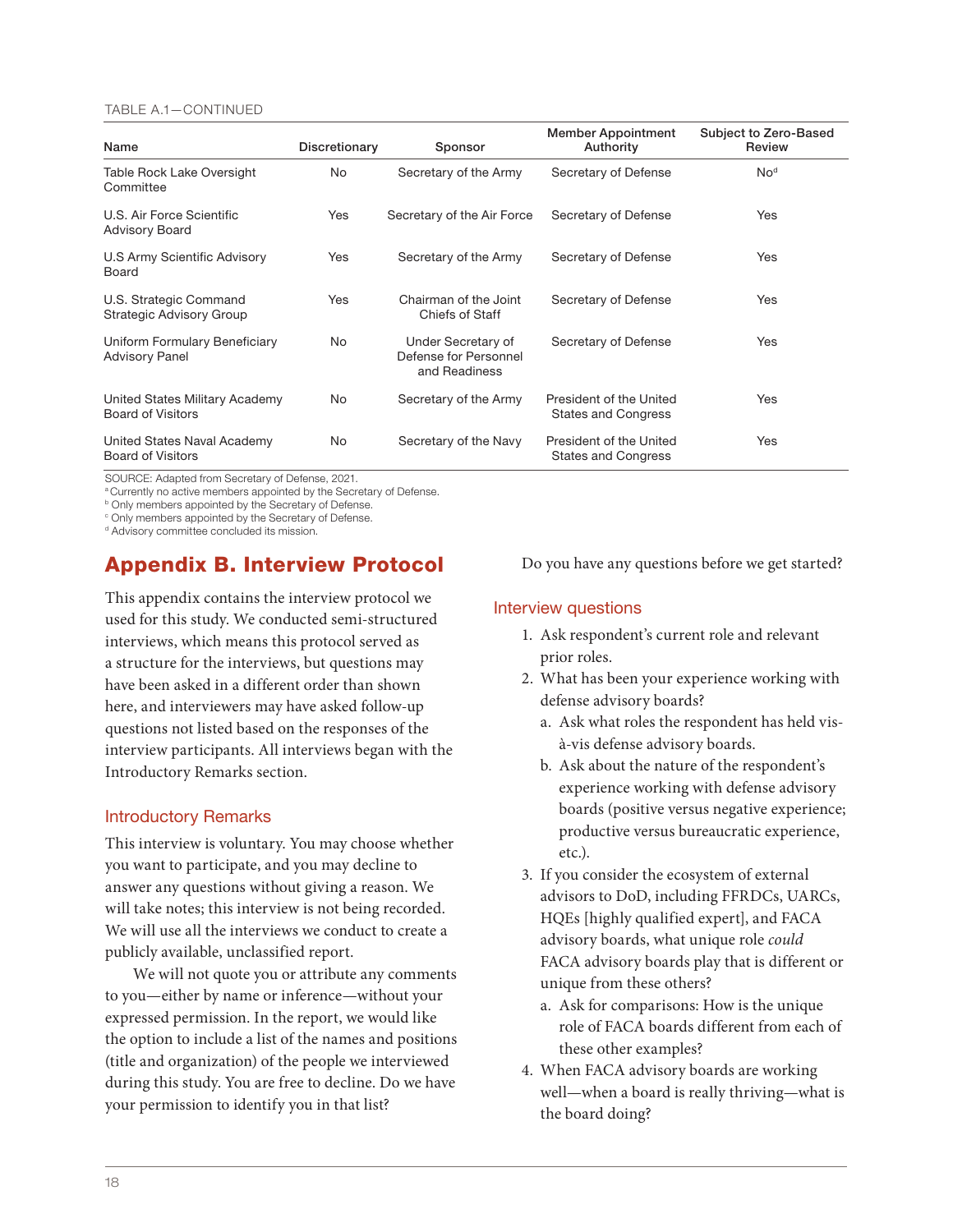- a. What are those attributes of a "thriving" board?
- b. What specific activities or tasks or types of projects is a "thriving" board engaging in?
- 5. Diversity is a priority area for this administration. In what ways should boards consider diversity?
- 6. Thinking about the problems most facing DoD today and over the next ten years, what topics would be most appropriate for FACA advisory boards to take on?
	- a. Why did you choose these topics? What common attributes do these topics share?
	- b. What types of topics would you recommend are not well-suited for FACA advisory boards?
- 7. Historically, different DoD advisory boards have existed in different parts of DoD, including in OUSD(P) [Office of the Under Secretary of Defense for Policy], OUSD(R&E) [Office of the Under Secretary of Defense for Research and Engineering], Departments of the Army, Navy, and Air Force. To what extent does the choice of where to house a FACA advisory board determine the usefulness of the board?
- 8. When FACA boards are less effective, we can imagine causes that are internal to the board (e.g., board members too busy to participate; infighting; the board is slow to make progress) and causes that are external (e.g., DoD sponsors are not engaged; board is being filled with unqualified or controversial persons because of political favors, etc.).
	- a. Starting with internal factors, what are lessons learned or best practices for how boards can operate effectively?
	- b. Now thinking about external factors, what are lessons learned or best practices for how DoD can manage boards to maximize their effectiveness?
- 9. Thinking about examples from recent or distant history, what are examples of situations where a DoD FACA board truly excelled? It could be a board during a certain era or a specific project. Which examples would you choose, and why?
	- a. What are the attributes of these cases that led that example to really shine?
	- b. What factors converged to allow this success to happen?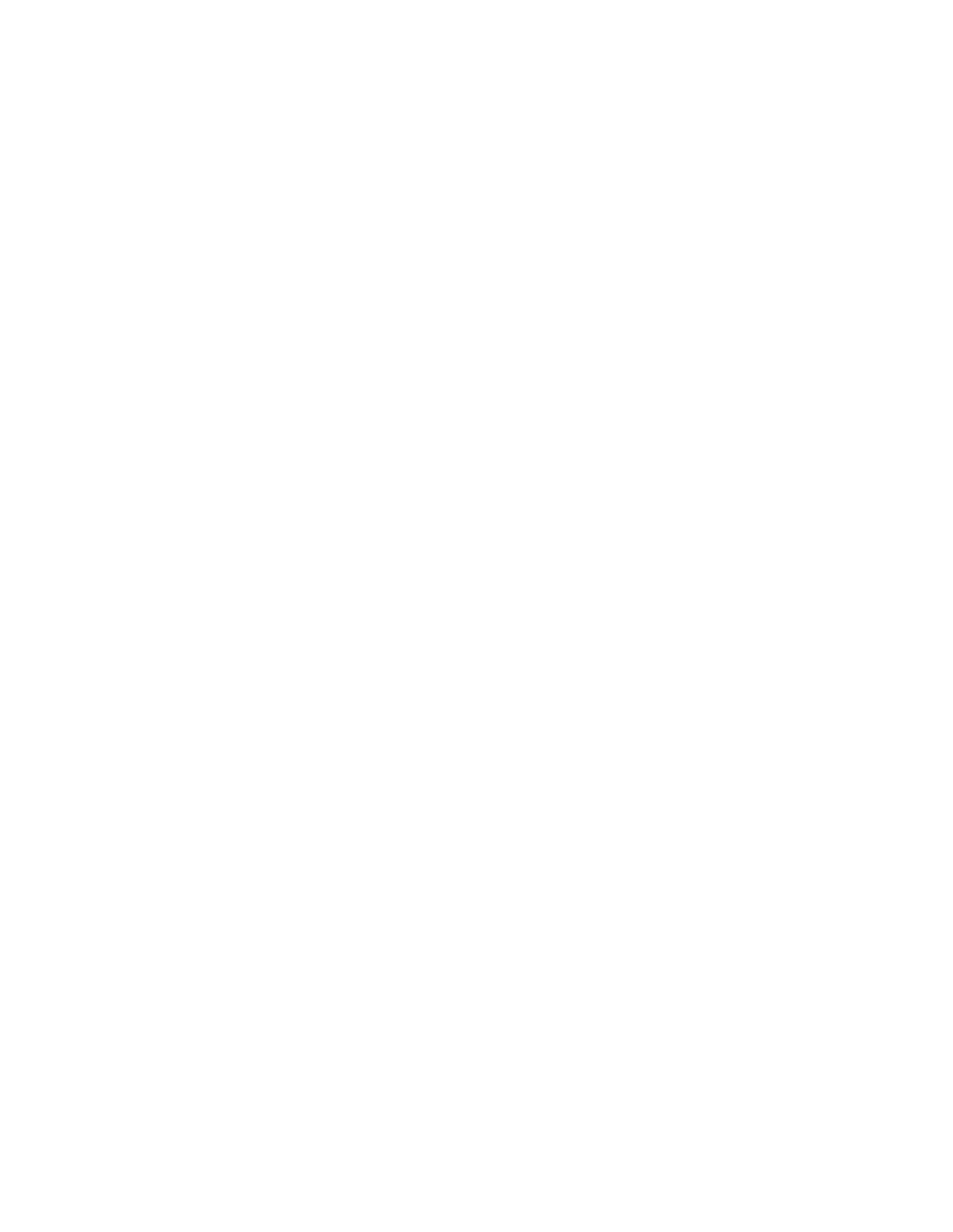## **Notes**

1 Secretary of Defense, "Memorandum for Senior Pentagon Leadership, Commanders of the Combatant Commands, Defense Agency and DoD Field Activity Directors: DoD Advisory Committees—Zero Based Review," Washington, D.C.: U.S. Department of Defense, January 30, 2021.

2 FACA Database, "All Agency Accounts," webpage, undated-a.

<sup>3</sup> The first board we found documentation of was the Defense Science Board, founded Dec. 31, 1956, according to the FACA Database. See FACA Database, "Committee Detail: DoD - 414 - Defense Science Board - Agency Authority," webpage, undated-b.

4 Steve Blank, Raj Shah, and Joe Felter, "Pentagon Advisory Boards Need to Offer 10x Ideas, Not 10% Ones," Defense One, January 30, 2021.

5 Jack Detsch and Robbie Gramer, "Pentagon Purges Leading Advisors from Defense Policy Board," Foreign Policy, November 25, 2020; Robert Burns, "Pentagon Installs 2 Trump Allies on Defense Advisory Board," Associated Press, December 4, 2020.

6 U.S. Department of Defense, Summary of the 2018 National Defense Strategy of the United States of America: Sharpening the American Military's Competitive Edge, Washington, D.C., 2018.

 $7$  Not all of DoD's advisory boards are discretionary nor consist primarily of external advisors, and our study omitted those different types of boards. Boards of Visitors, for example, were not in our scope; because half their members, or more, might be members of the legislative branch or their delegates, Boards of Visitors may or may not find this study's findings and recommendations useful. Similarly, for nondiscretionary boards—such as those mandated by statute—the Secretary of Defense may lack the authority to implement specific changes that are recommended in this report and may lack the authority to select the members of such boards. Other types of commissions or boards may similarly fall out of the scope of this study.

8 The GSA Committee Management Secretariat provides training, advice, and guidance to federal agencies' FACA boards. We tried multiple times to request an interview with a GSA official, but the agency did not respond to our requests.

9 We did not conduct interviews across the full range of DoD's advisory boards, and some boards may exist for more functions than are listed here, such as academic advisory boards that advise on educational curricula or mandated oversight boards.

<sup>10</sup> These three models may not cover the full range of DoD advisory boards, only the boards for which we conducted interviews.

<sup>11</sup> Nondiscretionary boards, such as those mandated by statute, would be required to operate irrespective of DoD leadership.

12 Committee Management Secretariat, Office of Committee and Regulatory Management, Federal Advisory Committee: Membership Balance Plan, Washington, D.C.: U.S. General Services Administration, Office of Governmentwide Policy, Office of Committee and Regulatory Management, January 2011; and "Federal Advisory Committee Act: From Title 5—Appendix," webpage, undated.

<sup>13</sup> This is not an exhaustive list. These are the attributes raised during interviews.

14 Margaret C. Harrell and Melissa A. Bradley, Data Collection Methods. Semi-Structured Interviews and Focus Groups, Santa Monica, Calif.: RAND Corporation, TR-718-USG, 2009.

15 Additional research is needed to determine if the benefits of implementing this approach outweigh the cost in resources to manage the website and a searchable database. Partnering with GSA to use the established board website is an option.

16 "Federal Advisory Committee Act: From Title 5—Appendix," undated.

17 David Mills, Rachel Middleton, Harsonal Sachar, and Russell Reynolds, "Driving Diversity and Inclusion—the Role for Chairs and CEOs," Harvard Law School Forum on Corporate Governance webpage, April 3, 2019.

18 Mills et al., 2019.

19 "The Government in the Sunshine Act: 5 U.S.C. § 552b," 1976.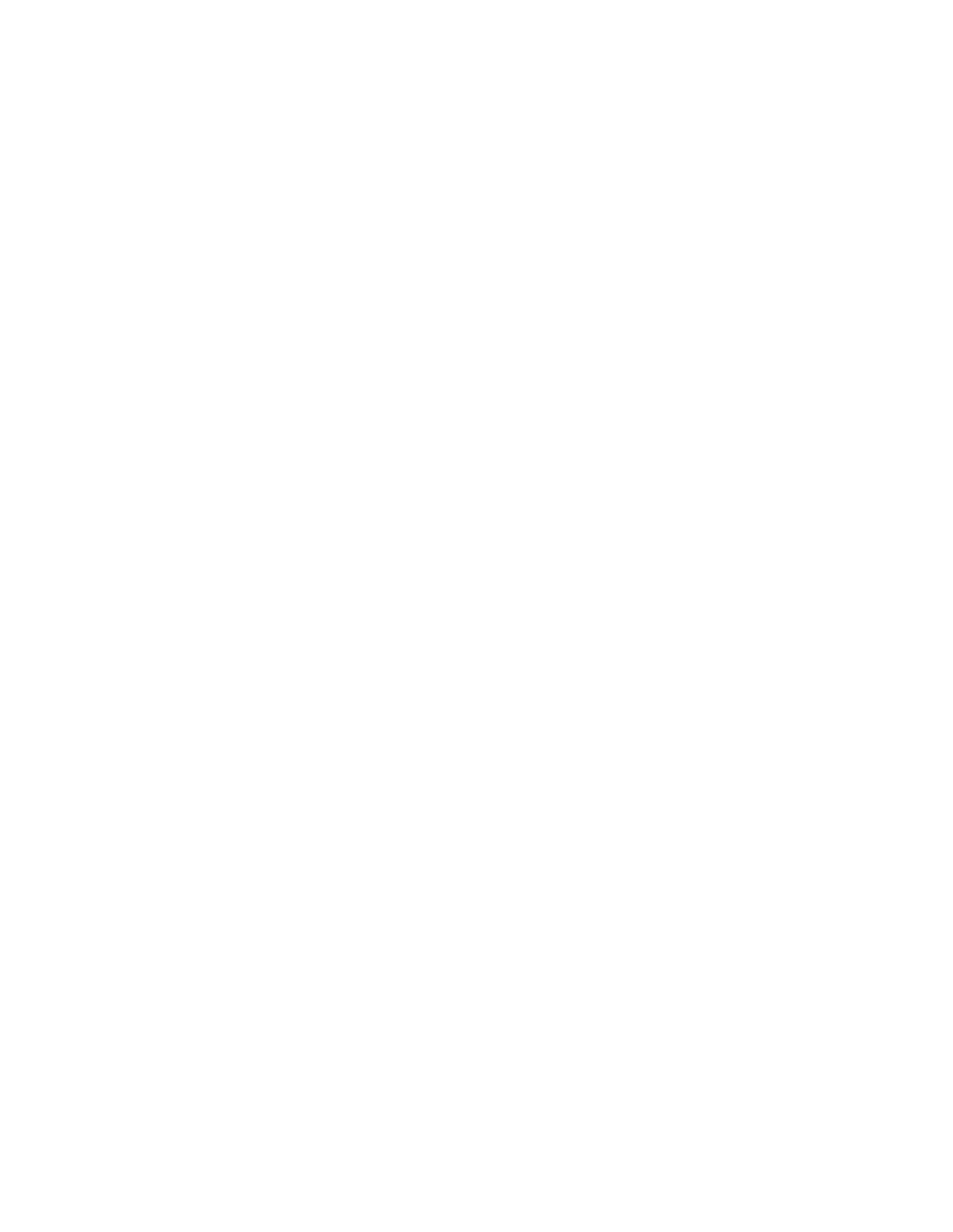## References

Blank, Steve, Raj Shah, and Joe Felter, "Pentagon Advisory Boards Need to Offer 10x Ideas, Not 10% Ones," *Defense One*, January 30, 2021. As of July 8, 2021: [https://www.defenseone.com/ideas/2021/01/pentagon-advisory](https://www.defenseone.com/ideas/2021/01/pentagon-advisory-boards-need-offer-10x-ideas-not-10-ones/171745/)boards-need-offer-10x-ideas-not-10-ones/171745/

Burns, Robert, "Pentagon Installs 2 Trump Allies on Defense Advisory Board," Associated Press, December 4, 2020. As of July 8, 2021:

[https://apnews.com/article/donald-trump-corey](https://apnews.com/article/donald-trump-corey-lewandowski-christopher-shank-mark-esper-c8dce4c3855e4fb1037f51d7c571d2df)lewandowski-christopher-shank-mark-esperc8dce4c3855e4fb1037f51d7c571d2df

Committee Management Secretariat, Office of Committee and Regulatory Management, *Federal Advisory Committee: Membership Balance Plan*, Washington, D.C.: U.S. General Services Administration, Office of Governmentwide Policy, Office of Committee and Regulatory Management, January 2011. As of August 10, 2021: https://www.gsa.gov/cdnstatic/

[MembershipBalancePlanGuidance-November\\_2011.pdf](https://www.gsa.gov/cdnstatic/MembershipBalancePlanGuidance-November_2011.pdf)

DoD—*See* U.S. Department of Defense.

Detsch, Jack, and Robbie Gramer, "Pentagon Purges Leading Advisors from Defense Policy Board," *Foreign Policy*, November 25, 2020. As of July 8, 2021: [https://foreignpolicy.com/2020/11/25/pentagon-purges-leading](https://foreignpolicy.com/2020/11/25/pentagon-purges-leading-advisors-from-defense-policy-board/)advisors-from-defense-policy-board/

FACA Database, "All Agency Accounts," webpage, undated-a. As of June 30, 2021: [https://www.facadatabase.gov/FACA/apex/](https://www.facadatabase.gov/FACA/apex/FACAPublicAgencyNavigation) FACAPublicAgencyNavigation

FACA Database, "Committee Detail: DoD - 414 - Defense Science Board - Agency Authority," webpage, undated-b. As of July 15, 2021:

[https://www.facadatabase.gov/FACA/apex/FACAPublicCommitt](https://www.facadatabase.gov/FACA/apex/FACAPublicCommittee?id=a10t0000001gzndAAA) ee?id=a10t0000001gzndAAA

"Federal Advisory Committee Act: From Title 5—Appendix," webpage, undated. As of November 8, 2021: [https://uscode.house.gov/view.xhtml?path=/prelim@title5/](https://uscode.house.gov/view.xhtml?path=/prelim@title5/title5a/node2&edition=prelim) title5a/node2&edition=prelim

"The Government in the Sunshine Act: 5 U.S.C. § 552b," 1976. As of August 10, 2021: [https://www.gsa.gov/cdnstatic/SunshineAct\\_R2B-x3](https://www.gsa.gov/cdnstatic/SunshineAct_R2B-x3-g_0Z5RDZ-i34K-pR.pdf) g\_0Z5RDZ-i34K-pR.pdf

GSA—*See* U.S. General Services Administration.

Harrell, Margaret C., and Melissa A. Bradley, *Data Collection Methods. Semi-Structured Interviews and Focus Groups*, Santa Monica, Calif.: RAND Corporation, TR-718-USG, 2009. As of June 15, 2021:

[https://www.rand.org/pubs/technical\\_reports/TR718.html](https://www.rand.org/pubs/technical_reports/TR718.html)

Mills, David, Rachel Middleton, Harsonal Sachar, and Russell Reynolds, "Driving Diversity and Inclusion—the Role for Chairs and CEOs," Harvard Law School Forum on Corporate Governance webpage, April 3, 2019. As of August 10, 2021: [https://corpgov.law.harvard.edu/2019/04/03/driving-diversity](https://corpgov.law.harvard.edu/2019/04/03/driving-diversity-and-inclusion-the-role-for-chairs-and-ceos/)and-inclusion-the-role-for-chairs-and-ceos/

Secretary of Defense, "Memorandum for Senior Pentagon Leadership, Commanders of the Combatant Commands, Defense Agency and DoD Field Activity Directors: DoD Advisory Committees—Zero-Based Review," Washington, D.C.: U.S. Department of Defense, January 30, 2021. As of November 10,  $2021$ 

[https://media.defense.gov/2021/Feb/02/2002574747/-1/-1/0/DOD-](https://media.defense.gov/2021/Feb/02/2002574747/-1/-1/0/DOD-ADVISORY-COMMITTEES-ZERO-BASED-REVIEW.PDF)ADVISORY-COMMITTEES-ZERO-BASED-REVIEW.PDF

U.S. Department of Defense, Summary of the 2018 National Defense Strategy of the United States of America: Sharpening the American Military's Competitive Edge, Washington, D.C., 2018. As of September 17, 2021:

[https://dod.defense.gov/Portals/1/Documents/pubs/2018-](https://dod.defense.gov/Portals/1/Documents/pubs/2018-National-Defense-Strategy-Summary.pdf) National-Defense-Strategy-Summary.pdf

U.S. General Services Administration, "The Federal Advisory Committee Act (FACA) Brochure," webpage, February 26, 2019. As of November 10, 2021:

[https://www.gsa.gov/policy-regulations/policy/federal-advisory](https://www.gsa.gov/policy-regulations/policy/federal-advisory-committee-management/advice-and-guidance/the-federal-advisory-committee-act-faca-brochure)committee-management/advice-and-guidance/the-federaladvisory-committee-act-faca-brochure